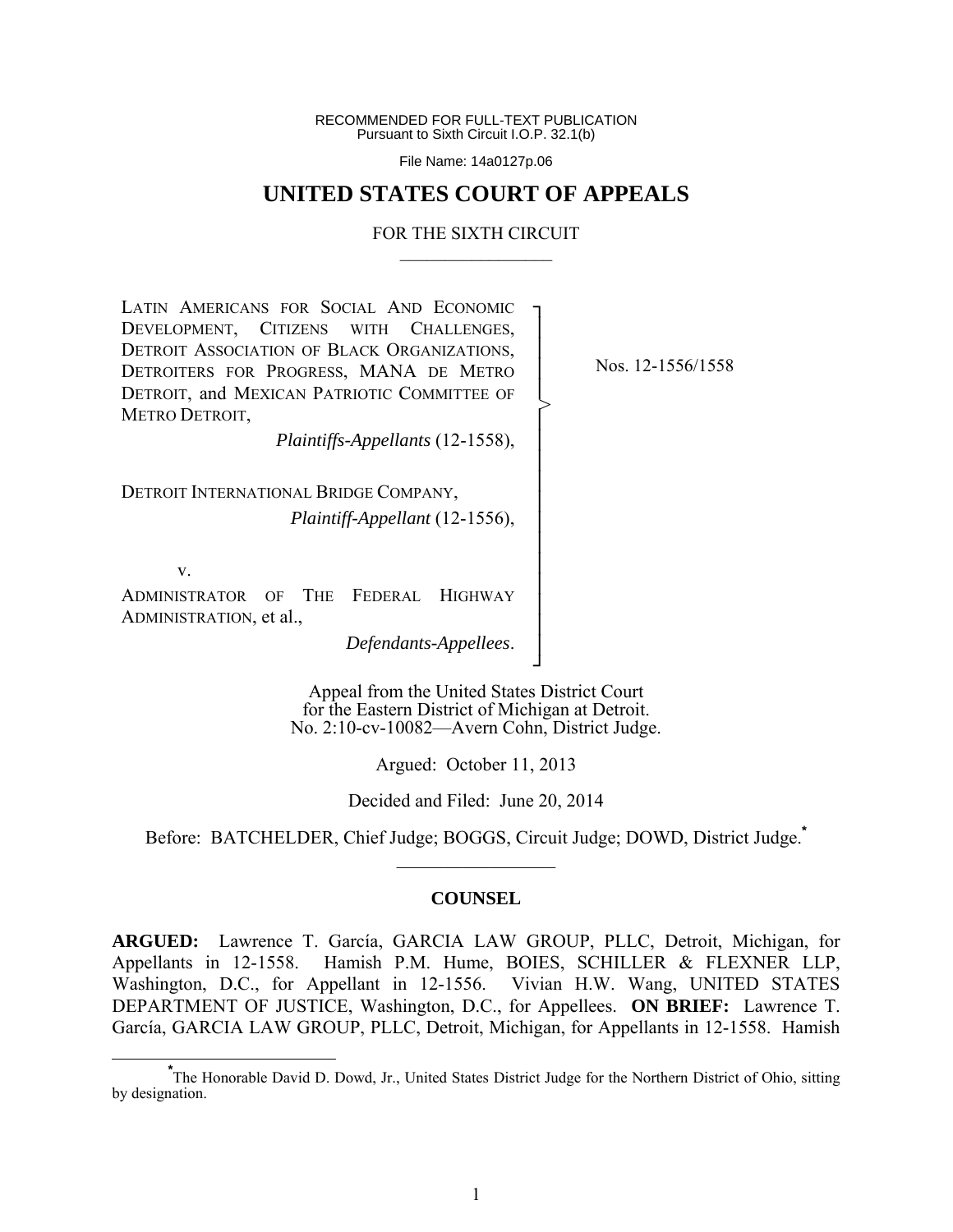P.M. Hume, Amy L. Neuhardt, BOIES, SCHILLER & FLEXNER LLP, Washington, D.C., for Appellant in 12-1556. Vivian H.W. Wang, UNITED STATES DEPARTMENT OF JUSTICE, Washington, D.C., for Appellees.

 $\mathcal{L}_\text{max}$ 

## **OPINION**

 $\frac{1}{2}$ 

DOWD, District Judge. Latin Americans for Social and Economic Development and other plaintiffs sued the Federal Highway Administration (FHWA) and certain FHWA officials challenging the FHWA's Record of Decision (ROD) selecting the Delray neighborhood of Detroit, Michigan as the preferred location alternative for a new international bridge crossing between Detroit, Michigan and Windsor, Ontario. Plaintiffs claim that the ROD and preceding process violated the National Environmental Protection Act, Administrative Procedures Act, principles of environmental justice, and other federal laws.

 The district court granted the defendants' motion to affirm the ROD. For the reasons that follow, the decision of the district court is AFFIRMED.

## I. DISTRICT COURT PROCEEDINGS

 Plaintiffs Latin Americans for Social and Economic Development, Citizens with Challenges, Detroit Association of Black Organizations, Detroiters for Progress, MANA de Metro Detroit, and the Mexican Patriotic Committee of Metro Detroit (collectively Community Groups), and the Detroit International Bridge Company (Bridge Company), sued defendants FHWA, the unnamed Administrator of the FHWA, and James J. Steele (Steele) in his official capacity as the Michigan Division Administrator of the FHWA (collectively Federal Defendants), challenging the FHWA's ROD issued on January 14, 2009, selecting the Delray neighborhood of Detroit, Michigan as the preferred location alternative for a new international bridge crossing between the United States and Canada. Steele signed the ROD on behalf of the FHWA.

 The Community Groups have ties to Detroit and the Delray neighborhood. The Bridge Company owns and operates the Ambassador Bridge, an existing crossing between the United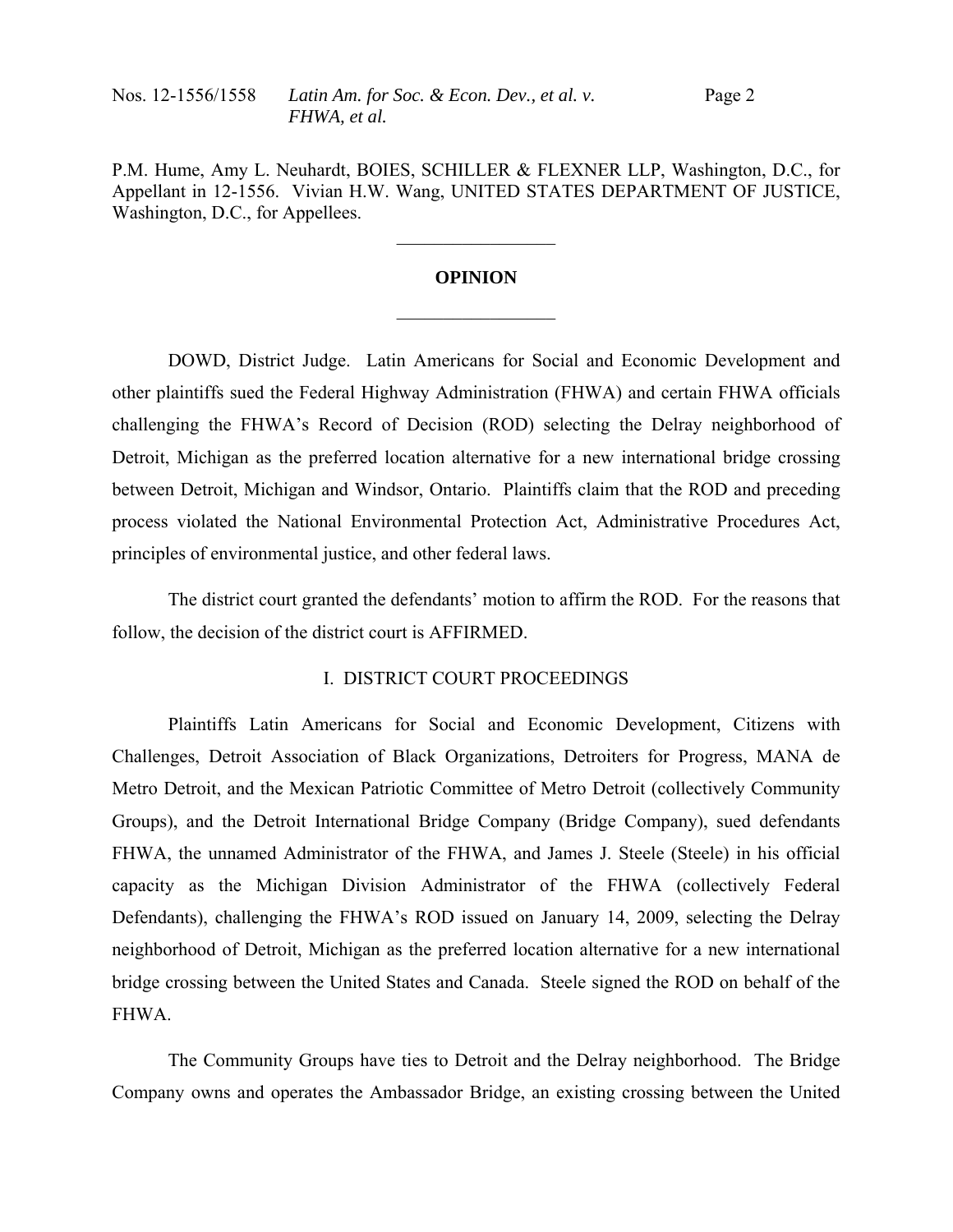States and Canada, located approximately two miles from the proposed new crossing. The Bridge Company also owns property in the Delray neighborhood and southwest Detroit.

 Plaintiffs challenge the ROD pursuant to the provisions of the Administrative Procedures Act (APA). *See* 5 U.S.C. § 702. The complaint alleges that in selecting the Delray neighborhood as the preferred alternative, the Federal Defendants failed to comply with the requirements of: 1) the National Environmental Policy Act<sup>1</sup> (NEPA); 2) Section  $4(f)$  of the Department of Transportation Act; 3) Section 106 of the National Historic Preservation Act (NHPA); and 4) "applicable legal authorities" on environmental justice. As District Judge Avern Cohn put it, "[s]imply stated, it is plaintiffs' contention that the NEPA process was pretextual and resulted in a decision that was arbitrary and capricious."

 The Federal Defendants moved Judge Cohn to affirm the ROD selecting the Delray neighborhood as the preferred site for the new Detroit River International Crossing (DRIC), and challenged the Bridge Company's standing to oppose that choice. When an agency action is challenged under the APA, the reviewing court's factual examination is generally limited to the administrative record (AR or record). In this case, the AR underlying and documenting the ROD took some time to compile and file in an accessible manner. During this process, plaintiffs filed multiple motions to supplement the AR, some of which were granted by the district court and some of which were denied. Ultimately, the complete AR was filed by the Federal Defendants to the district court's satisfaction.

 After the parties briefed their positions on the Federal Defendants' motion to affirm the ROD, the district court conducted a hearing. Judge Cohn subsequently issued a thorough and well-reasoned decision finding that the Bridge Company had prudential standing to challenge the ROD and granting the Federal Defendants' motion to affirm.**<sup>2</sup>** The Bridge Company and the Community Groups appeal.

**<sup>1</sup>** 42 U.S.C. § 4321 *et seq*. NEPA established a national environmental policy and requires federal government agencies to analyze and disclose to the public the environmental effects of agency actions, but does not mandate the outcome of the agency action.

<sup>&</sup>lt;sup>2</sup>Judge Cohn's order affirming the ROD indicates that plaintiffs abandoned their Section 4(f) and the NHPA claims. As a consequence, Judge Cohn adopted the Federal Defendants' arguments regarding Section 4(f)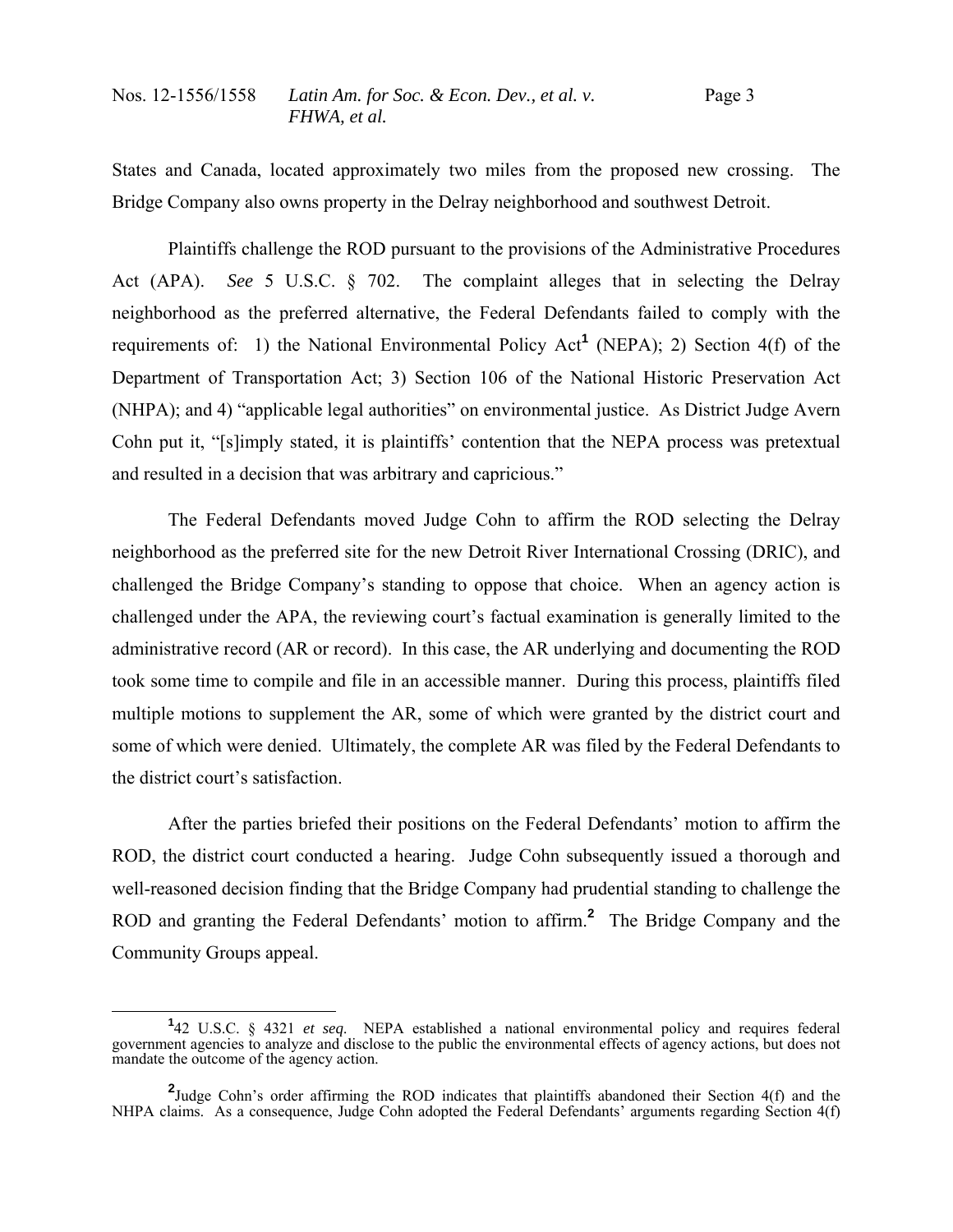## II. ISSUES ON APPEAL

## A. The Bridge Company

 Appellant Bridge Company raises multiple issues on appeal. Initially, the Bridge Company contends that the FHWA violated NEPA and acted arbitrarily and capriciously and contrary to law by selecting the Delray neighborhood as the preferred crossing site because the FHWA allegedly:

- 1. Pre-committed to building a government-owned bridge;
- 2. Eliminated crossing site alternative X-12 based on "comity" to Canada;
- 3. Failed to consider a "no build" alternative consisting of the Ambassador Bridge and its proposed second span;
- 4. Relied on outdated traffic forecasts; and
- 5. Relied on the need for crossing "redundancy" without a basis for doing so.

 As a secondary issue, the Bridge Company contends that the district court erred in denying the Bridge Company's motion to supplement the administrative record with:

- 1. A traffic study commissioned by Transport Canada; and
- 2. Canadian documents allegedly relevant to Canada's reasons regarding elimination of crossing site alternative X-12.
- B. The Community Groups

 On appeal, the Community Groups contend that the FHWA violated NEPA and principles of environmental justice by failing to take a "hard look" at alternative bridge proposals that would not be government-owned and/or not located in the minority, low-income community of Delray.

C. Federal Defendants

 The Federal Defendants argued before the district court that the Bridge Company lacked prudential standing because the Bridge Company's interest in this case is economic and not

and the NHPA, and found that neither statute had been violated. *See Latin Americans for Social and Economic Development v. Administrator of the Federal Highway Administration*, 858 F. Supp. 2d 839, 850 n. 8 (E.D. Mich. 2012). Plaintiffs do not appeal this portion of Judge Cohn's order.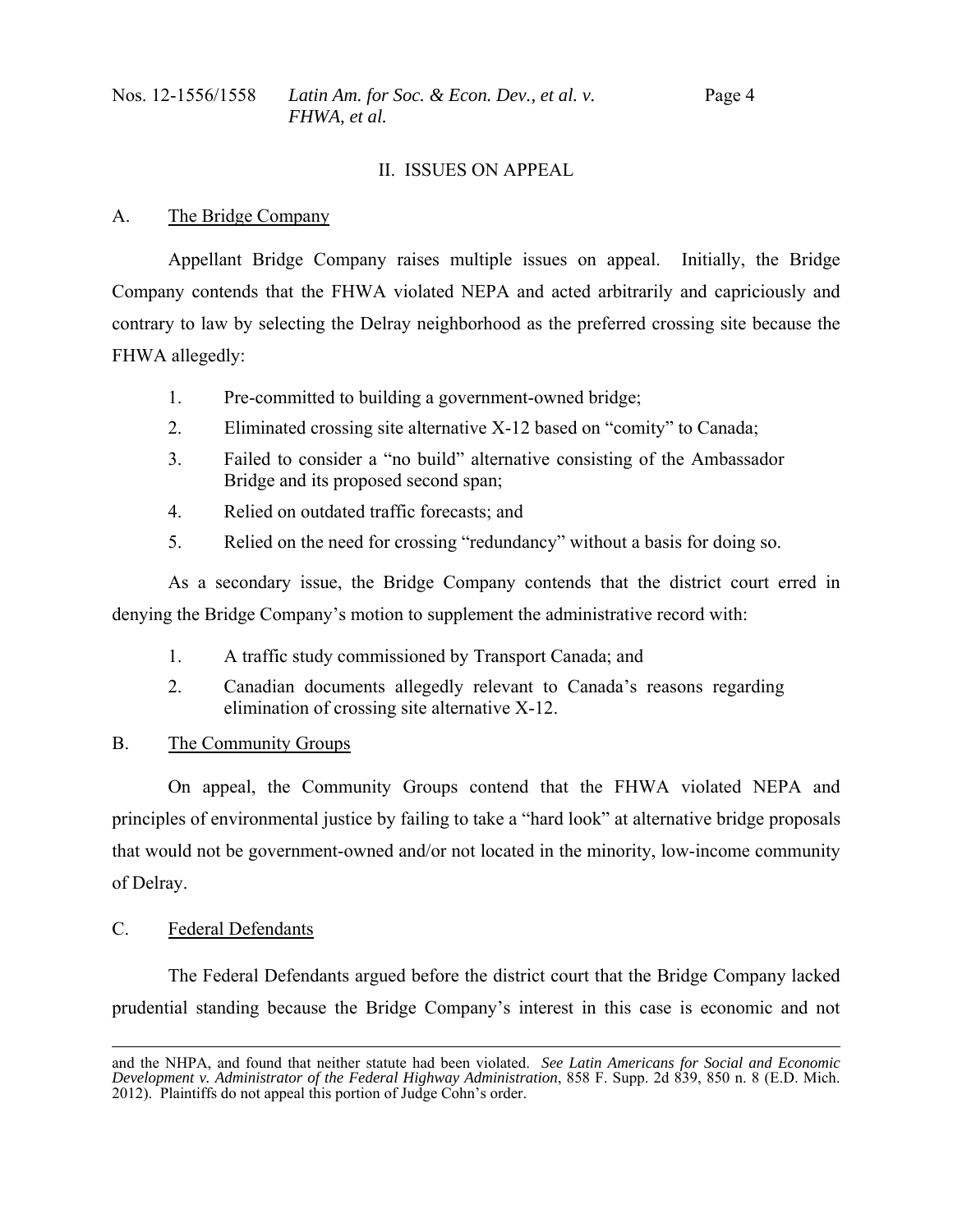environmental. However, the Bridge Company alleged an environmental injury in the complaint due to concerns regarding air quality and noise in the Delray area where the Bridge Company owns property and does business, and Judge Cohn found that these alleged environmental injuries were sufficient to satisfy prudential standing under NEPA.

 The Federal Defendants continue to challenge the Bridge Company's prudential standing. On appeal, the Federal Defendants contend that the Bridge Company's alleged environmental interests do not support a conclusion that the Bridge Company has prudential standing under NEPA.

### III. GENERAL BACKGROUND SUMMARY

 The DRIC process spanned about 8 years before the ROD at issue in this case was published on January 19, 2009. The DRIC project began in 2001 with meetings between Canadian and United States government transportation agencies to discuss border transportation needs in the Detroit-Windsor area. These agencies commissioned a planning and needs study that was completed in January 2004. The study concluded that for a number of reasons, including increasing traffic volume, economic security and national security concerns, additional border-crossing capacity, connectivity and redundancy was needed in the Detroit-Windsor area.

 During the years that followed before the ROD was issued, over 100 reports and studies were generated. In addition to the United States and Canadian government transportation agencies that commissioned the original planning and needs study, many federal, state, and local agencies, elected officials, community representatives, interest groups, and the public were involved in numerous meetings, workshops, and hearings both to provide information and to receive feedback throughout the process.**<sup>3</sup>**

**<sup>3</sup>** <sup>3</sup>The federal agencies participating in the DRIC process include the United States Army Corps of Engineers, United States Coast Guard, United States Environmental Protection Agency, United States Fish and Wildlife Service, United States General Services Administration (GSA), United States Department of Homeland Security, and the United States Department of State. Final Environmental Impact Statement (FEIS) ES-4, DRIC014279. All page references to the administrative record begin with "DRIC." Also included where appropriate are page references specific to the underlying administrative record document.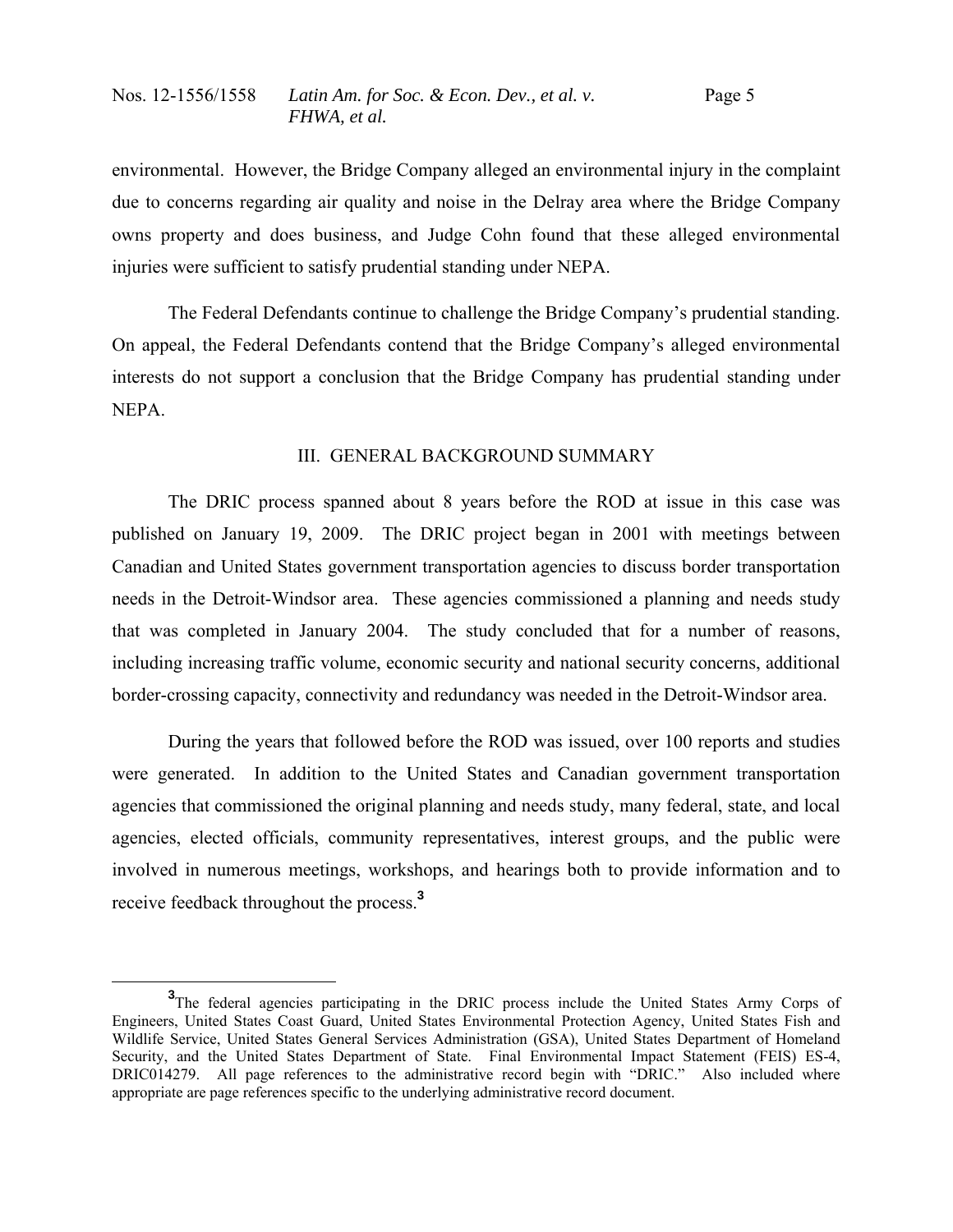The following is only a brief summary of a lengthy and exhaustive process that led up to the ROD issued in January 2009. More detailed facts, as those facts are relevant to the court's analysis, are discussed later in the opinion.

## A. United States-Canadian Partnership

 In 2001, the FHWA, the Michigan Department of Transportation (MDOT), Transport Canada, and the Ontario Ministry of Transportation, collectively known as the Border Transportation Partnership (the Partnership), entered into an Ontario-Michigan Border Transportation Partnership Framework agreement. This document reflects the "consensus" of the Partnership regarding border transportation objectives. FEIS Appendix B, DRIC014792-95.

 The Partnership Framework defined objectives and created a working group and steering committee, which was responsible for making key Partnership decisions. The Partnership recognized that the United States and Canadian governments each have unique laws and regulations that would guide their respective analysis and consideration of DRIC alternatives, and that a successful project would require reconciliation of their respective positions. To accomplish this, one of the Partnership objectives was to use a coordinated planning and study process that would produce a result acceptable to all partners. *See* FEIS Appendix B, DRIC014793; DRIC014796-97.

 Another Partnership objective was to include both public and private stakeholders throughout the DRIC project process. To achieve that objective, an extensive public involvement plan was developed that included public meetings, workshops, newsletters, a website, public and private-sector advisory groups, and local agency groups. FEIS Appendix J, DRIC105011-17.

 After the DRIC project was underway, a "Memorandum of Cooperation Between the Department of Transportation of the United States of America and the Department of Transport of Canada on the Development of Additional Border Capacity at the Detroit-Windsor Gateway" was signed in November 2007, to be "consistent with the direction given at the North American Leaders' Summit on August 21, 2007 in Montebello, Quebec, Canada." This Memorandum of Cooperation underscored the shared interests, objectives, and cooperation between the United States and Canada regarding the DRIC project, the national importance of this crossing to both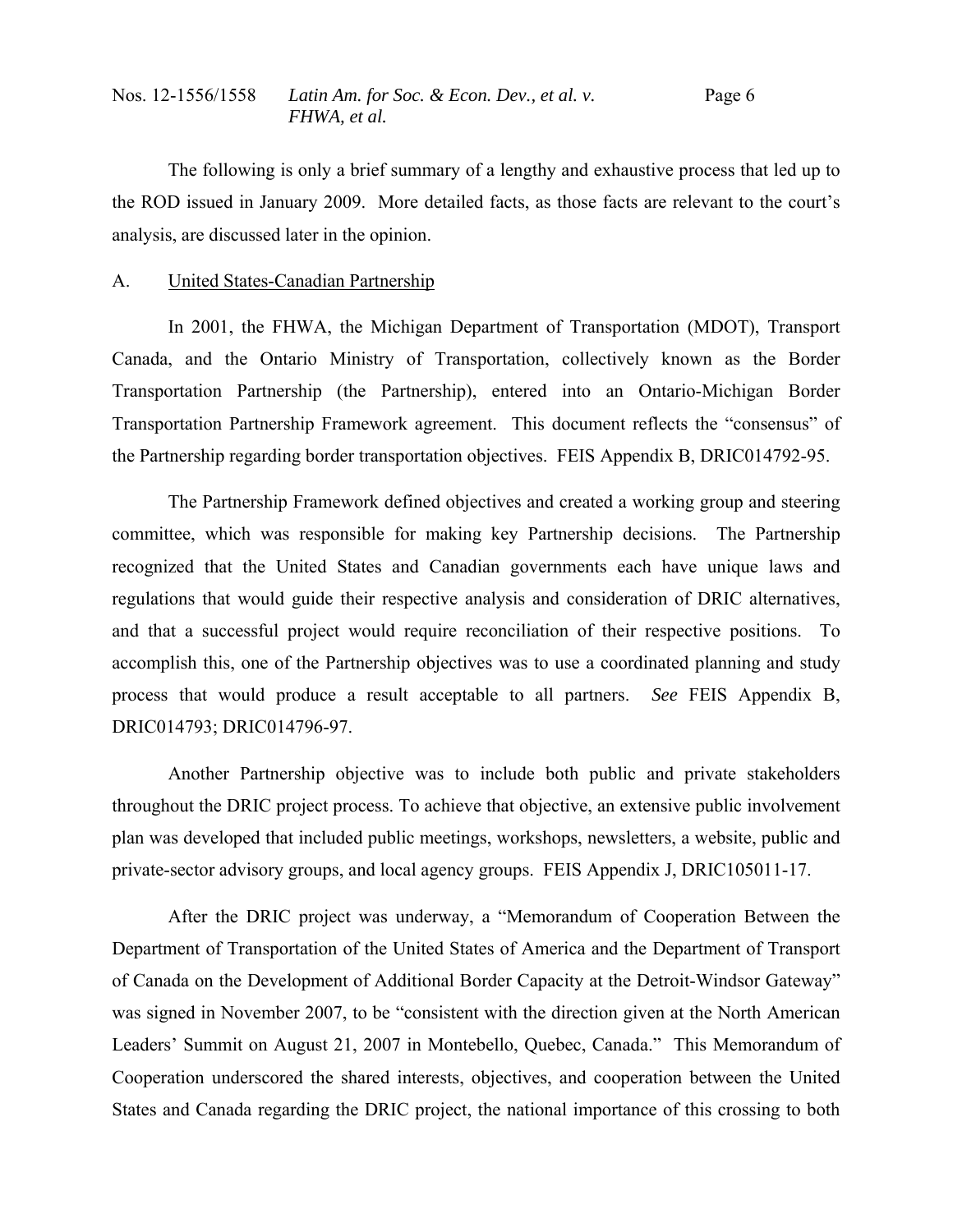countries, and the need for the DRIC to "be subject to public oversight designed to protect the public interest of both nations" and to provide "system redundancy in the form of crossing options" and "redundancy in border operations." FEIS Appendix B, DRIC014799-800.

### B. Purpose and Need for the DRIC Project

 The Partnership instituted a "Planning Needs and Feasibility Study" to assess border transportation needs in the Detroit-Windsor area, which was completed in January 2004. One aspect of the planning and needs assessment was traffic studies.

# 1. Initial Traffic Study

 As part of the assessment process, multiple traffic reports and studies were produced and evaluated. The conclusion of both these studies and regional models was that increased bordercrossing capacity would be needed in the Detroit-Windsor area over the next 30 years through 2035.

 The traffic forecasts used in the DRIC project resulted from an extensive modeling process that took into account a variety of variables, including economic indicators, employment projections, fuel costs, exchange rates, labor conditions, and road construction projects. *See e.g.*  DRIC109363-69; DRIC082258-60. The Partnership also considered regional traffic forecasts, which supported the DRIC project traffic models. DRIC057025; DRIC129273.

 Various experts and stakeholders confirmed the results of the DRIC traffic modeling process and capacity forecasts, including SEMCOG (South East Michigan Council of Governments), the Brookings Institute, Chrysler, and Ford. DRIC005068. In addition to confirming that DRIC traffic models and results were reasonable, these entities also concluded that the no-growth traffic forecast submitted by the Bridge Company was not reasonable. DRIC005068; DRIC122760.

 From all of these reports and studies, the Partnership concluded that additional bordercrossing capacity was needed between Detroit, Michigan and Windsor, Ontario. ROD p. 1, DRIC016080. Specifically, the study concluded that 6-10 additional lanes were needed to accommodate the cross-border volume projected through 2035. *See* FEIS 1-13, DRIC014343.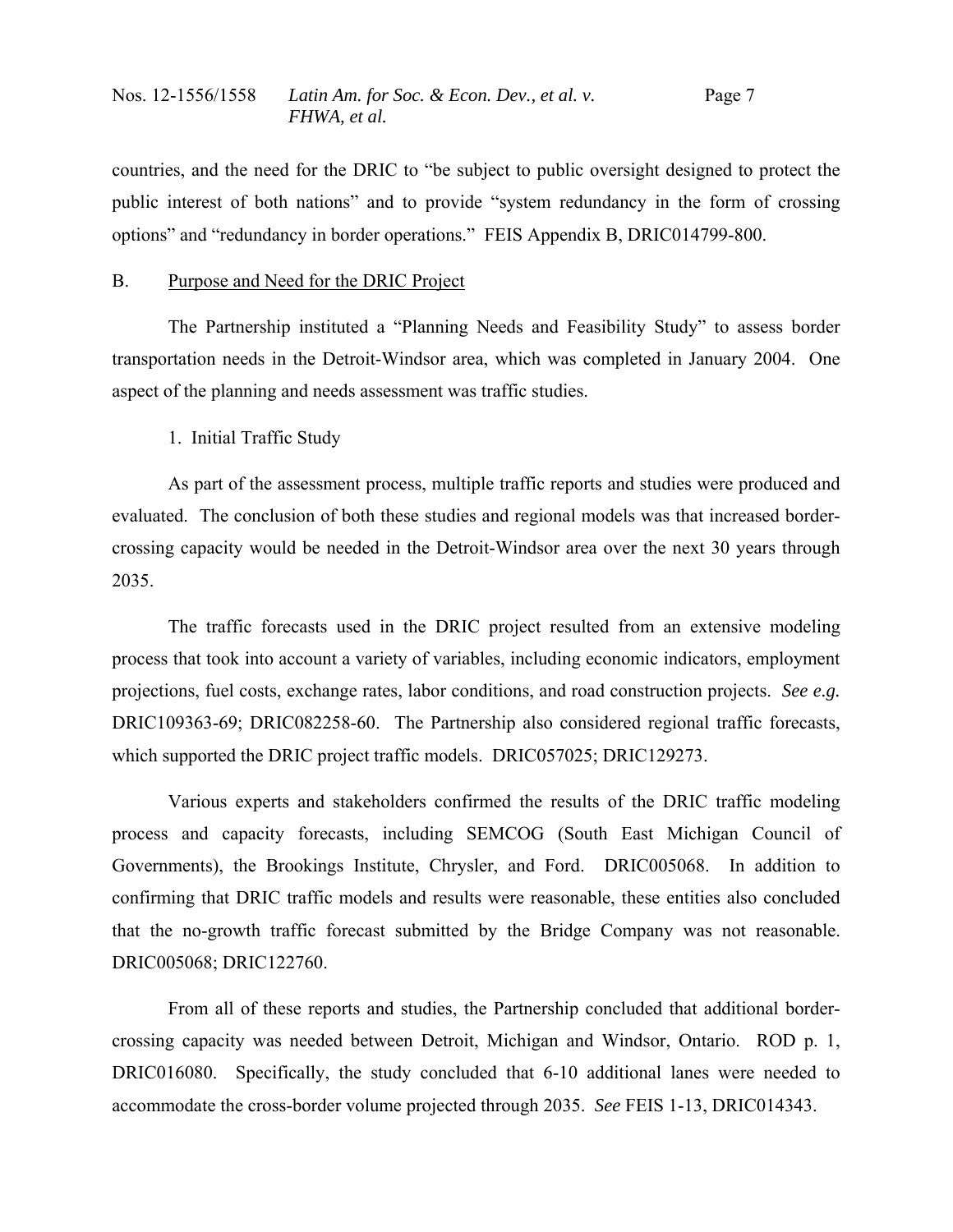2. Purpose and Needs Statement

 The purposes and needs of the DRIC project were prepared to address at least a 30 year time-frame. The DRIC project purposes were stated to be:

- 1. Provide safe, efficient and secure movement of people and goods across the United States - Canadian Border in the Detroit River area to support the economies of Michigan, Ontario, Canada, and the United States.**<sup>4</sup>**
- 2. Support the mobility needs of national and civil defense to protect the homeland.**<sup>5</sup>**

 After the tragic events of September 11, 2001, the interdependence between the economic security and homeland security of both the United States and Canada was brought into sharp focus. This interdependence, and the importance of Canada and the United States to each other's economies, heightened awareness of both the United States and Canada regarding the need for collaboration and secure infrastructure redundancy. DRIC001195. In order to accomplish the DRIC project purposes, the selected solution needed to address the requisite capacity, connectivity and redundancy for all components of the border-crossing system.

a. *Capacity*

 The Partnership's studies reflected that if significant growth occurs, traffic demand could exceed cross-border capacity in the Detroit-Windsor corridor as early as 2015. Even at the low end of the range, projected border-crossing capacity would be reached between 2030 and 2035, with capacity inadequacies occurring in both the lane capacity of the two existing crossings

**<sup>4</sup>** <sup>4</sup>The border crossing in the Detroit-Windsor area is key to the economies of Canada and the United States. The United States and Canada have the one of largest bilateral trading relationships in the world, and Canada is the largest export market for 38 of 50 states, including Michigan. FEIS p.1-5, DRIC014335. largest export market for 38 of 50 states, including Michigan. FEIS p.1-5, DRIC014335.<br>Seventy percent of United States - Canada trade moves by truck. Approximately twenty-eight percent of

that trade moves through the Detroit River area. *Id*. Based on projected growth, failure to improve the border crossing in the Detroit River area would cost the United States tens of thousands of jobs and billions of dollars in economic losses. FEIS 1-6, DRIC014336.

<sup>&</sup>lt;sup>5</sup>The DRIC's statement of purpose and needs contains both defense and homeland security components. FEIS 1-6 – 1-8, DRIC 014336-38. The Detroit River crossing corridor is critically important to both the United States and Canada with respect to both national and civil defense and security. Both countries recognized the need for a "separate and secure infrastructure redundancy" to address these security concerns, not only with respect to the actual crossing itself, but for plazas and highway connections, as well. *Id.*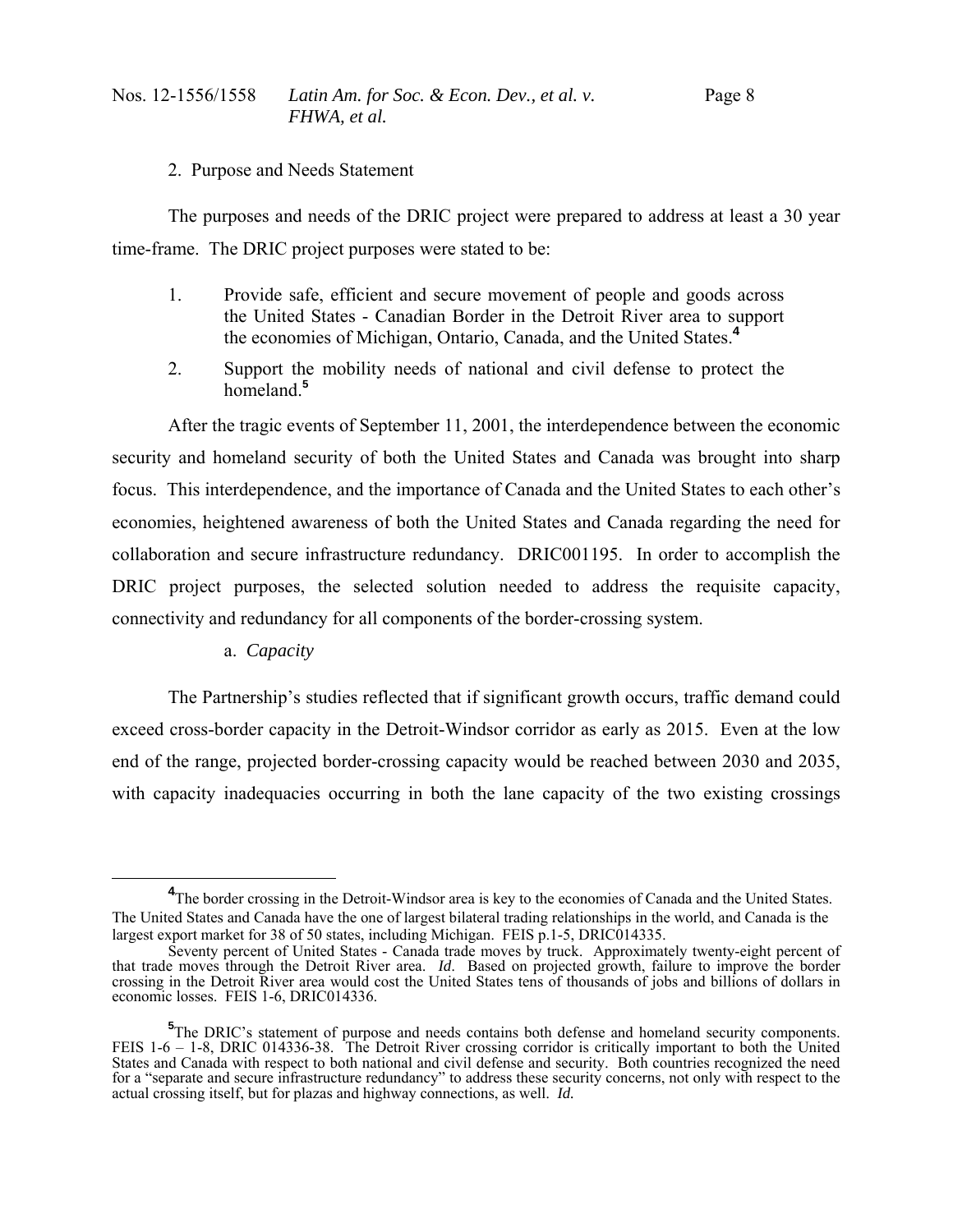(Detroit-Windsor Tunnel and Ambassador Bridge) and in the roads leading to those crossings. FEIS 1-9 – 1-10, DRIC 014339-40.

 Processing vehicles through customs at these crossing was also a capacity consideration. Increased traffic projections require increased border inspection processing capability. FEIS 1- 12 – 1-13, DRIC014342-43.

## b. *Redundancy*

 The purpose of redundant crossing systems is to provide adequate alternative pathways in order to avoid or minimize disruptions to the border and security of both countries, and to facilitate the uninterrupted flow of people and goods across the border in the Detroit-Windsor area in the event that other roadways, plazas, and crossings in the corridor become unavailable. FEIS 1-13 – 1-14, DRIC01434-44.<sup>6</sup> Crossing redundancy was identified by the Partnership as essential to accomplishing the DRIC project purposes.

 The concept of redundancy encompasses plaza and access redundancy, in addition to the crossing itself. Two bridges side-by-side that share plazas and/or access provide only limited redundancy because an incident on an access road or plaza could shut down both bridges. "A new crossing at a different location, with separate inspection plazas and new connections to the freeway network in both countries, would provide a second, distinct crossing system and a greater degree of redundancy." FEIS 1-14, DRIC014344.

# c. *Connectivity*

 Connectivity of crossing highways and roads was also essential to accomplishing DRIC project purposes. The Ambassador Bridge is more than 80 years old and is two lanes in each direction. Maintenance issues often require at least one lane to be closed, resulting in backups. In Canada, the signalized intersections along Huron Church Road, the access road to the Ambassador Bridge, are approaching capacity. Huron Church Road is expected to exceed

**<sup>6</sup>** <sup>6</sup>The Canadian Standing Senate Committee on National Security and Defense's 2005 report recommended that "only those proposals for new crossing infrastructure at Windsor-Detroit which provide separate and secure infrastructure redundancy be considered (by such studies as the Detroit River International Crossing Study)." DRIC001195.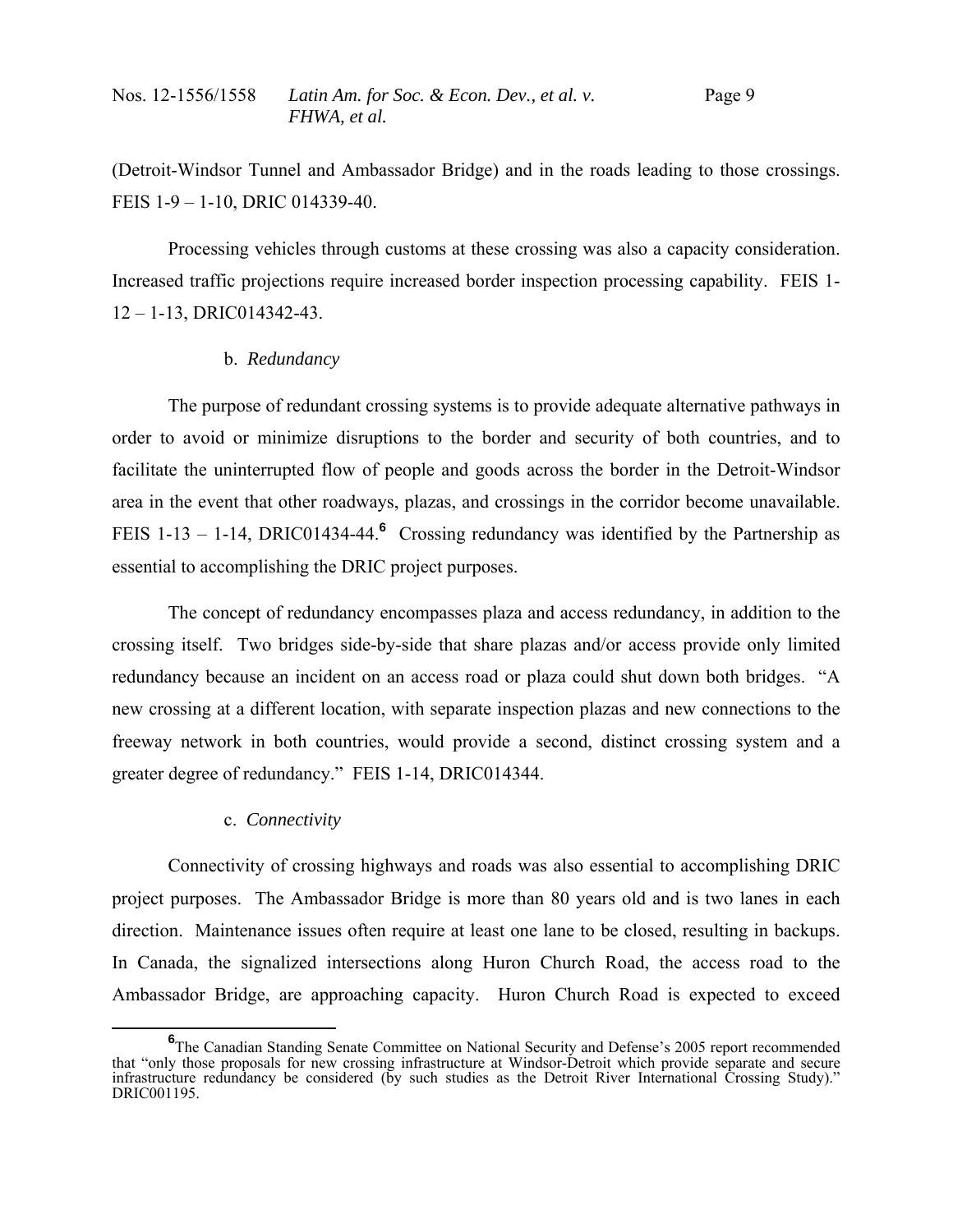capacity in five to ten years due to increases in border-crossing traffic and background traffic, resulting in backups, congestion, and noise and air quality issues. FEIS 1-11, DRIC 014341.

 The Detroit-Windsor Tunnel is one lane in each direction, and sharp curves in the approaches restrict truck usage. The approach roads to the Tunnel are its most limiting factor, with waiting vehicles backing up into downtown Detroit and downtown Windsor, and the backups are exacerbated by normal peak-hour congestion. *Id.*

3. End-to-end solution

 To accomplish the purposes and needs for improved crossing capability in the Detroit-Windsor area, the possible solutions must:

- 1. Provide additional border-crossing capacity to meet increased long-term demand;
- 2. Improve system connectivity;
- 3. Improve border operations and processing capability; and
- 4. Provide reasonable and secure crossing options (redundancy) in the event of incidents, maintenance, congestion, or other disruptions.

ROD p. 9, DRIC016088; FEIS ES-1 – ES-2, DRIC014276-77.

With these goals in mind, the Partnership sought to evaluate solutions on an "end-to-end" basis. That is, when considering crossing solution alternatives, the Partnership would consider the impacts from a point at a freeway system in the United States, to Highway 401 in Canada, with a Detroit River crossing between. Because the United States and Canada each have unique laws and regulations that affect their respective analyses of the alternatives, evaluating alternatives and identifying a preferred alternative on an "end-to-end" basis would result in a preferred alternative acceptable to both the United States and Canada.

C. DRIC Project Alternatives

 Having determined that improved border-crossing capabilities were needed in the Detroit-Windsor area, the Partnership began a process to identify and evaluate crossing-system alternatives. Based on projected traffic demand, possible alternatives were considered that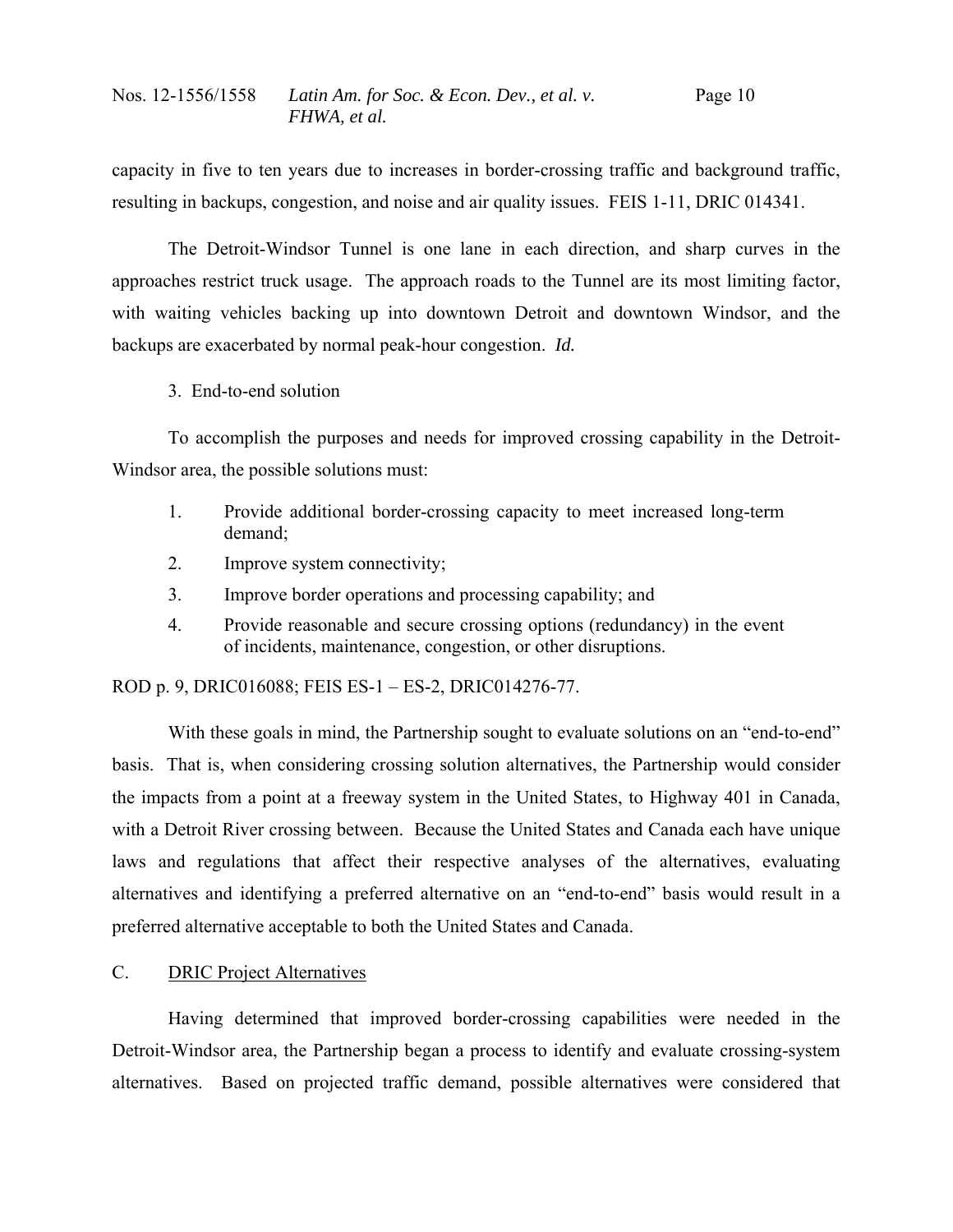would provide for six lanes of traffic in addition to existing crossing capacity. FEIS 2-2, DRIC014346.

 The process began with the identification of "illustrative alternatives" consisting of multiple crossing, plaza, and highway connection alternatives. Study and evaluation of the illustrative alternatives based on specific criteria resulted in a narrowing of alternative options to "practical alternatives." Study and evaluation of the practical alternatives based on specific criteria led to the selection of the "preferred alternative." Throughout the evaluation process, "[n]ational/international issues" were "overriding considerations[.]" DRIC001227 (emphasis in original).

1. Review of Illustrative Alternatives

 In July 2005, the FHWA published a Scoping Report, which began the study and evaluation process for the DRIC project. DRIC001188 *et seq*. The MDOT conducted a scoping meeting on August 31, 2005 in Detroit, Michigan, which was open to the public. In addition to federal, state, and local agencies, the Local Advisory Council (consisting of representatives of community groups and local elected officials) and the Local Agency Group (consisting of technical professionals from local governments) also participated in the scoping meeting. Prior to the scoping meeting, the public was engaged through nearly monthly meetings beginning in March 2005 with the Local Advisory Council to provide input into the study process. FEIS ES-4, DRIC014279.

The DRIC project began with consideration of 15 possible crossing sites  $- X-1$  through X-15 – and various combinations of connectors and plazas for each crossing site. Another illustrative alternative  $- X-16 - w$  as added in response to public input. Also considered were 4 proposals by the private sector, including appellant Bridge Company's proposal to build a replacement span adjacent to the Ambassador Bridge.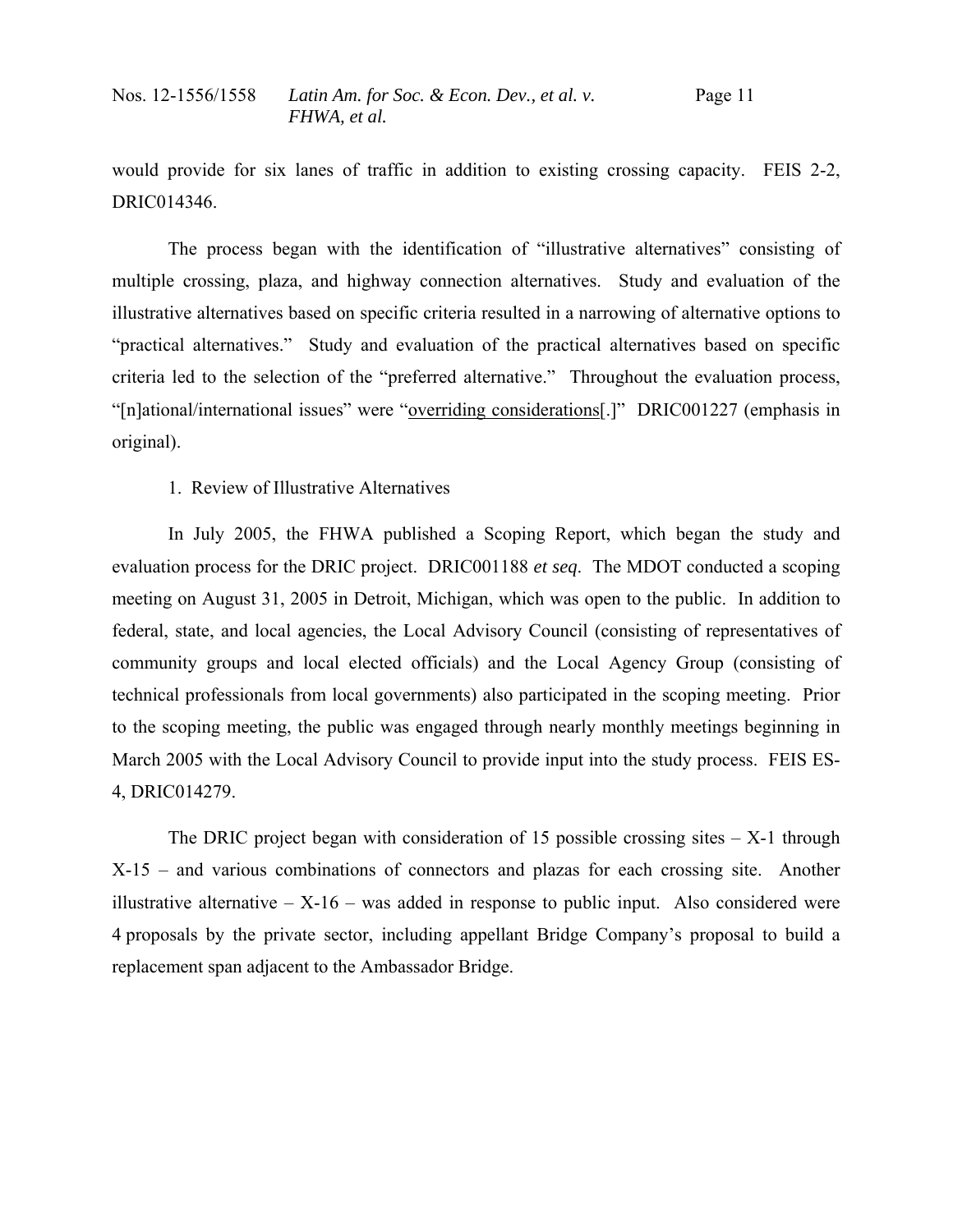Each Illustrative Alternative was scored on seven evaluation criteria<sup>7</sup> by involved citizens and the Partnership's technical teams.<sup>8</sup> In addition to this scoring process, each Illustrative Alternative was examined for cost-effectiveness and ability to fulfill the DRIC project objectives of providing cross-border mobility consistent with the DRIC project's purposes and needs. The Illustrative Alternatives were also compared with existing crossings and a "no action" variation, further described below. DRIC014355; DRIC001220.

 The purpose of this evaluation and analysis was to narrow the list of Illustrative Alternatives to a shorter list of Practical Alternatives. Some of the Illustrative Alternatives were eliminated due to unique circumstances or "fatal flaws," such as construction and environmental issues, cost, and engineering feasibility. *See e.g.,* FEIS 2-5 and 2-11, DRIC014348 and DRIC014354. In addition, the Downriver area crossings X-1, X-2, X-3 and X-4, and X-15 in the Belle Isle area were eliminated from further consideration due to ratings in the bottom half of all alternatives in five of the seven evaluation areas. FEIS 2-5 and 2-11, DRIC014348 and DRIC014354.

 Alternative crossings X-5 and X-9 were eliminated based on the analysis of both the United States and Canada because of their impact on the continued production of a U.S. Steel plant. FEIS 2-13, DRIC014356. Alternative crossings X-13 and X-14 were also eliminated because of their "impacts to neighborhoods, which included minority and low-income population groups' plans for the future, cultural resources and air quality." FEIS 2-14, DRIC 014357. Other alternatives were eliminated based on input from the public and impact assessment. FEIS 2-39, DRIC014382.

**<sup>7</sup>** <sup>7</sup>The Illustrative Alternatives were evaluated on how they would: 1) protect neighborhood characteristics; 2) maintain consistency with local planning; 3) protect cultural resources; 4) protect the natural environment; 5) improve regional mobility; 6) maintain air quality; 7) and be constructable. FEIS 2-5, DRIC014348.

<sup>&</sup>lt;sup>8</sup>Both countries assessed the Illustrative Alternatives from their perspective, then each alternative underwent a joint evaluation in which each side took into account the other country's assessment. FEIS 2-1 – 2-2. DRIC014345-46.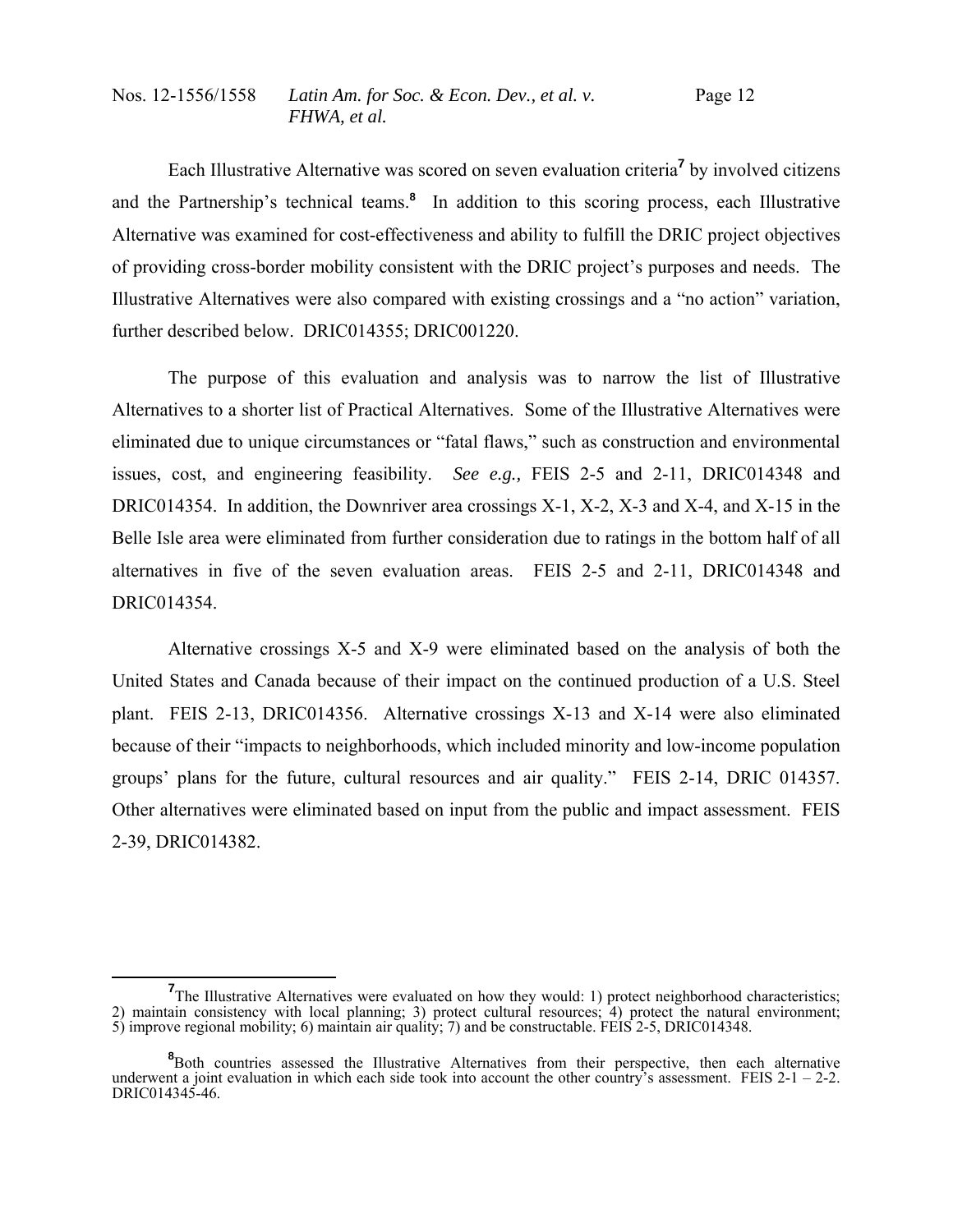### 2. Illustrative Alternative X-12

 The location of one of the Illustrative Alternatives, X-12, was virtually the same location at which appellant Bridge Company planned to build a "second span" to the existing Ambassador Bridge. The draft environmental impact statement identifies Illustrative Alternative X-12 as the "proposed second span of the Ambassador Bridge." DEIS 2-11. Crossing X-12 has also been referred to as the "twinning" of the Ambassador Bridge. DRIC014802.

 Illustrative Alternative X-12 was not advanced as a Practical Alternative because of concerns raised by both the United States and Canada. On the Canadian side, X-12 ranked low in the Illustrative Alternative ranking process when scored against the established criteria because of unacceptable impacts to Canada's Huron Church Road corridor and the historic Sandwich community, which were "notably higher than [impacts] of the other Illustrative Alternatives." FEIS 2-14, DRIC014357. On the United States side, X-12 scored well on some evaluation criteria and poorly on others, but overall was highly ranked by the United States evaluators.

 In addition to ranking Illustrative Alternatives based on established criteria, Illustrative Alternatives were examined for cost-effectiveness and ability to fulfill DRIC project purposes and needs. On this assessment, Illustrative Alternative X-12 did not fully satisfy the DRIC project need requirements of efficiency of freeway-to-freeway access and system availability through redundancy, nor did it fare well in the joint impact assessment by the Partnership. FEIS 2-14 – 2-15, DRIC 014357-58.

 For all these reasons, Illustrative Alternative X-12 was not advanced as a Practical Alternative. As will be discussed in more detail later, the Bridge Company claims that failure to advance X-12 as a Practical Alternative violated NEPA. This claimed violation takes multiple forms, including an alleged pre-commitment to government ownership and the FHWA's alleged deference to Canada.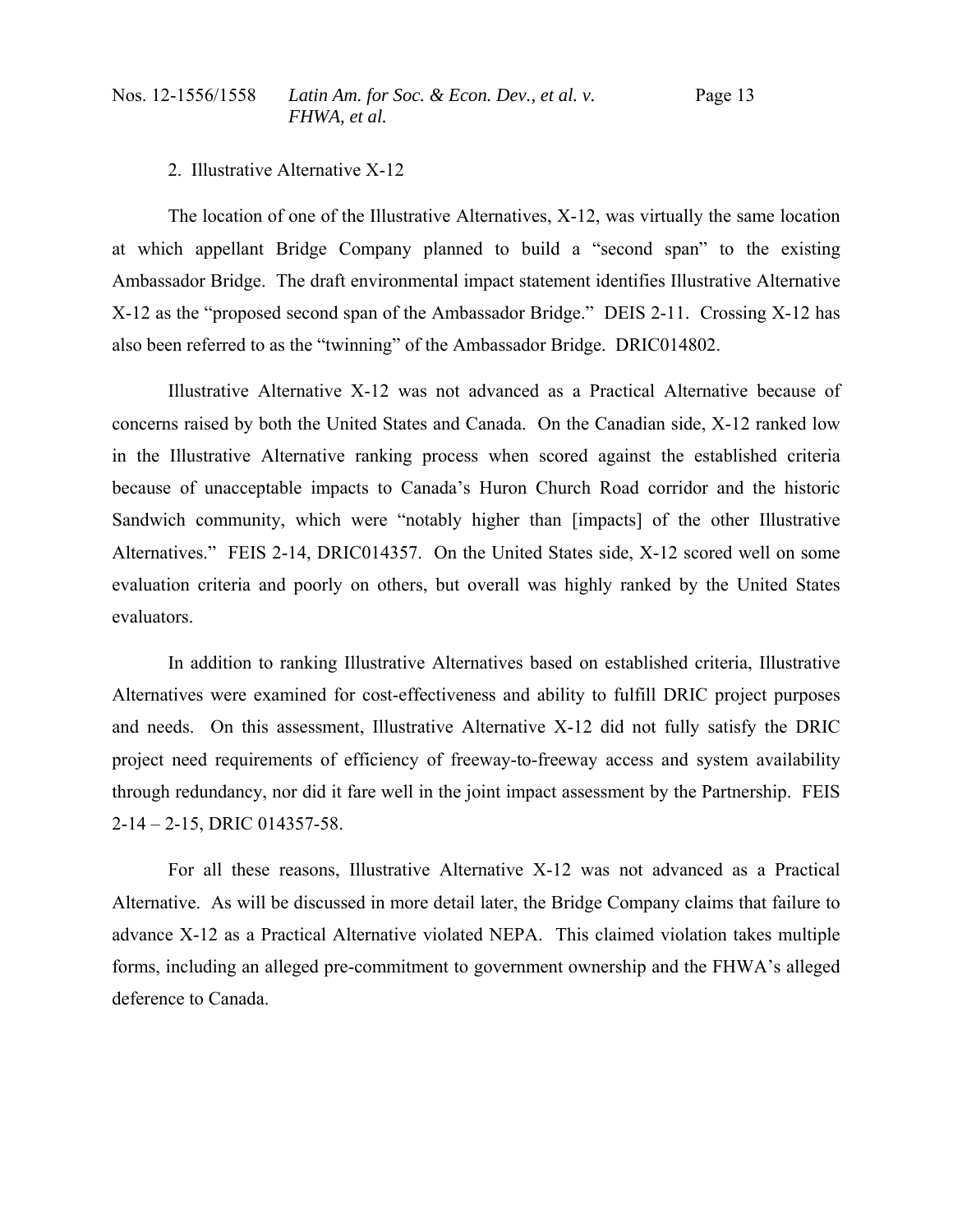### 3. Review of Practical Alternatives

 By December 2005, analysis of Illustrative Alternatives was complete, and the Partnership focused on an area between Zug Island and the existing Ambassador Bridge for an analysis of Practical Alternatives. The analysis of Practical Alternatives spanned about 18 months from December 2005 to July 2007.

 The practical "build" alternatives consisted of three crossings – X-10A, X-10B, and X-11 – and various combinations of highway interchanges and plazas. These Practical Alternatives were further studied by the FHWA and the Partnership against established evaluation criteria. In addition to the Partnership agencies, various federal agencies independently reviewed various aspects of the Practical Alternatives, including the GSA and United States Customs and Border Protection.

# 4. Review of "no build" Alternatives

 NEPA requires that a federal agency also consider a "no action" alternative along with other alternatives. The "no action" alternative is also sometimes referred to as a "no build" alternative. The FHWA evaluated and compared the "build" alternatives to the "no build" alternatives of building no bridge at all.

 In addition to evaluating existing crossings as "no action" alternatives, the FHWA also considered a variation of the "no build " alternative. That variation was the Bridge Company's proposal to privately build a new six-lane span next to the existing Ambassador Bridge using existing plazas and highway connections currently in place for the Ambassador Bridge. The FHWA compared and evaluated the "no build" alternatives and Practical Alternatives against over two dozen factors and criteria. *See* FEIS Sections 2 and 3.

 As will be discussed later in greater detail, the Bridge Company contends that the FHWA considered the wrong variation of the "no build" alternative. According to the environmental assessment submitted by the Bridge Company to the Coast Guard, if the new privately constructed bridge were completed, the existing Ambassador Bridge would be taken out of service for repairs and then reopened for use by pedestrians and bicyclists. FEIS 3-128,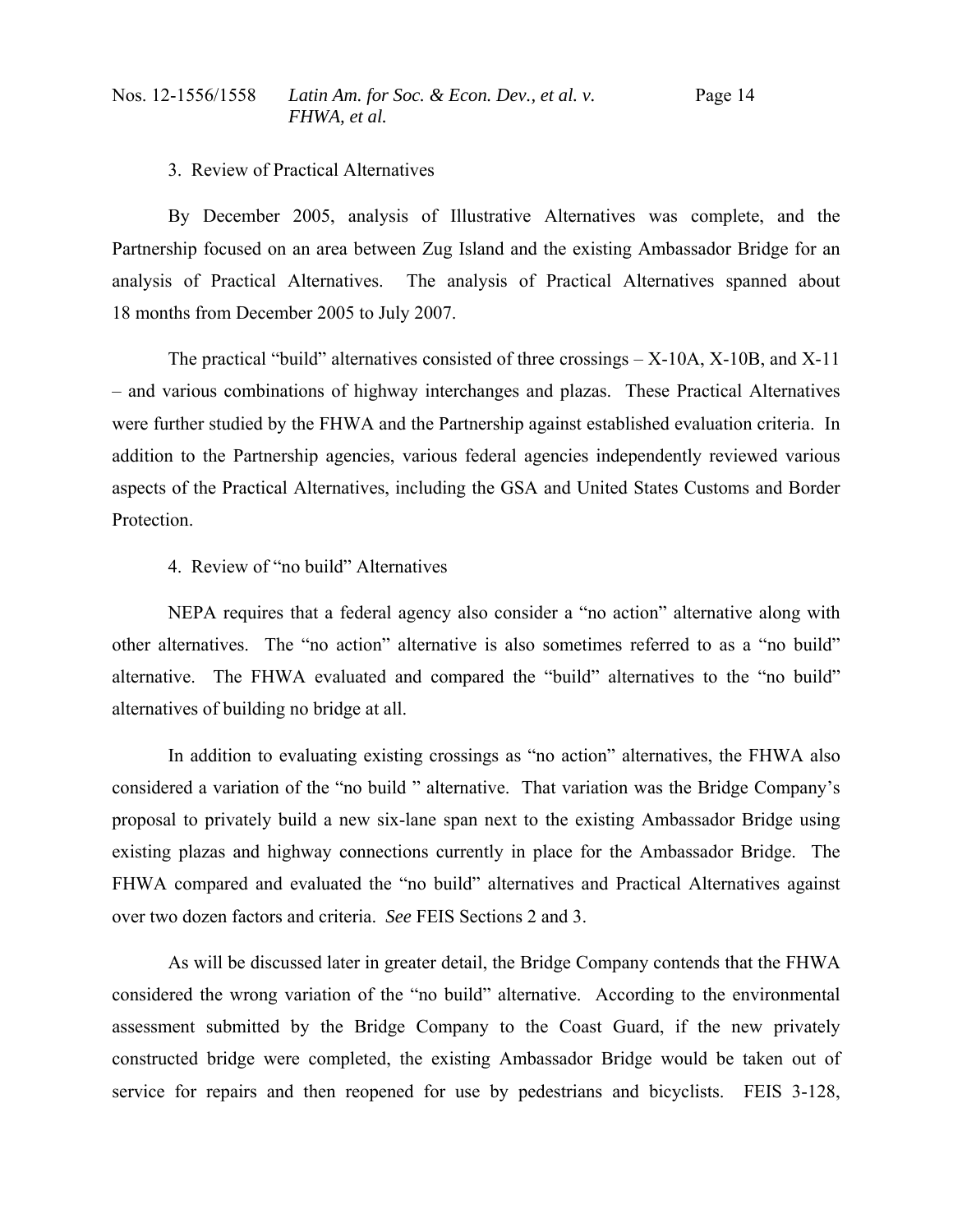DRIC014615. This scenario would have resulted in a net gain of only two lanes. However, the Bridge Company claims that it left open the option, at its discretion, to re-open the Ambassador Bridge if conditions warranted. As a consequence, the Bridge Company contends that the FHWA should have considered the proposed privately constructed six-lane bridge, **plus** a fully functioning re-opened four-lane Ambassador Bridge, for a net gain of six lanes.

# 5. Preferred Alternative Crossing X-10B

 Reviewing the Practical Alternatives consisting of three crossings (X-10A, X-10B, and X-11) and nine plaza/interchange combinations, the FHWA and the Partnership evaluated each combination against established criteria and joint impacts on an end-to-end basis to arrive at a Preferred Alternative. An extensive comparison was made between the Preferred Alternative and the "no build" alternatives. The points of comparison include environmental justice, relocation, traffic, noise, jobs, air quality, environmental issues, cost etc. Those comparisons are detailed in the FEIS (ES 26-62) and FEIS Section 3, and are summarized in the FEIS on Table S-10 (DRIC014329-30).

 After comparing the technical data regarding plaza connections, traffic, risk, cost, relocations of residential properties, relocations of active businesses, historic structures, access to major highways, and a host of other factors, the FHWA and the Partnership determined that the Practical Alternative that best met the purposes and needs of the DRIC project with the least adverse impact was crossing X-10B in the Delray neighborhood of Detroit. FEIS ES-16-19; DRIC014291-96. The State Department concurred with the FHWA's selection of the Preferred Alternative. DRIC076792; DRIC 116902.

# 6. Review of Ownership and Governance

 The actual physical crossing system options were not the only aspect of the DRIC project that was subject to extensive analysis by the FHWA and the Partnership. Crossing system ownership and governance issues were also critically important to accomplishing the project's purposes and needs.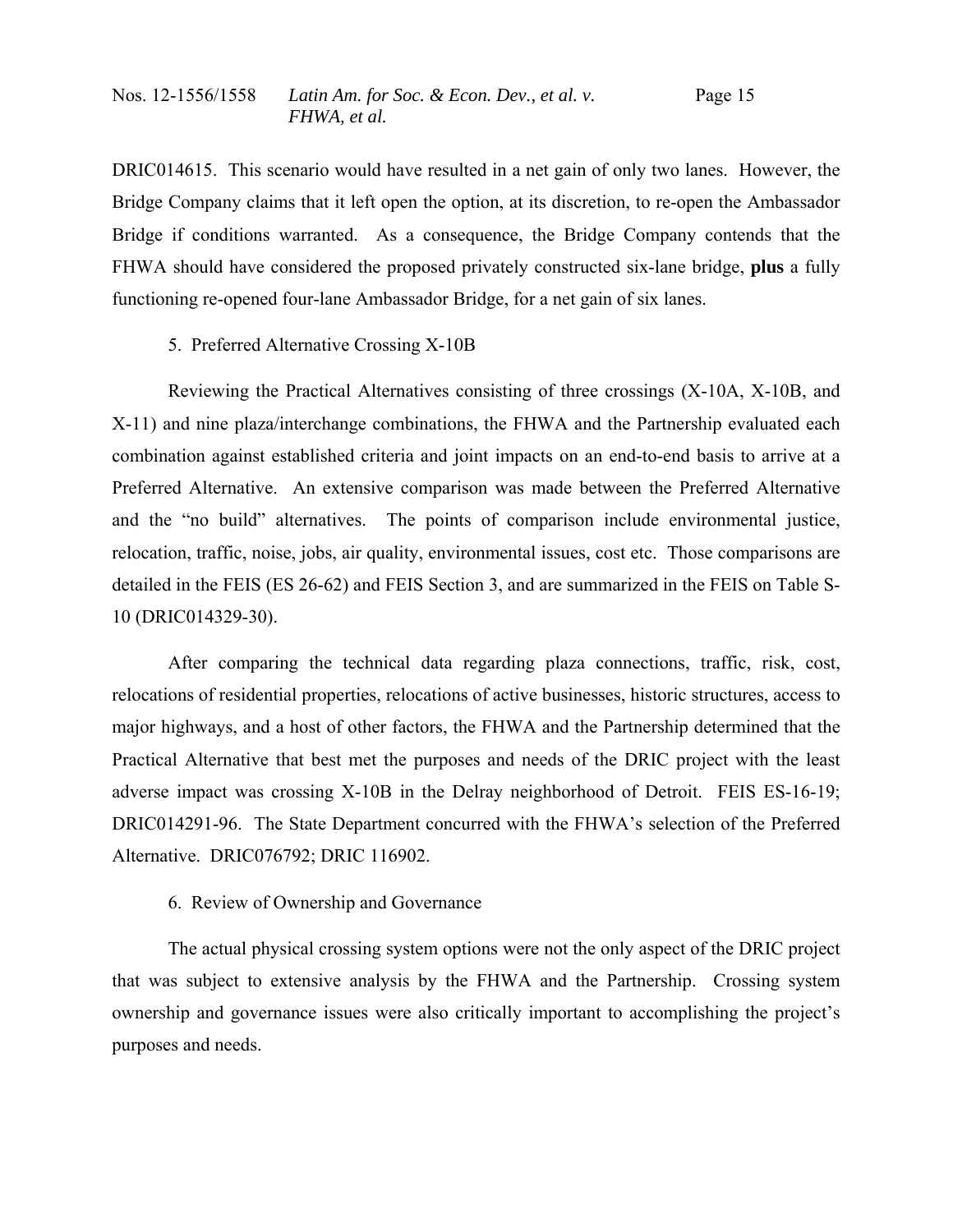A number of ownership/governance scenarios were considered and analyzed throughout the DRIC project. In considering the options, the Partnership was committed to private sector involvement with public oversight to ensure a safe and secure international border crossing.

 Four ownership/governance scenarios were considered by the FHWA and the Partnership: 1) government owned and operated; 2) public-private partnership-concession with government ownership; 3) bi-national authority; and 4) private-sector owned and operated with government oversight. These four scenarios were evaluated against the following objectives: to 1) provide safe and secure crossing; 2) ensure efficient and integrated cross-border movement of people, goods and services; 3) minimize use of public funds to the extent possible; 4) provide public transparency and accountability; and 5) protect the public interest. FEIS 3-247 – 3-250, DRIC014641-44.

 Like the physical-crossing alternatives, the scenarios for ownership and governance of the crossings were subject to public comment and discussion throughout the process. After evaluation of the four options against the established criteria and the balancing of the outcomes with the DRIC project's purposes and needs, the scenario selected was government ownership with a public-private partnership. FEIS 3-247, DRIC014641.

## D. Preparation and Publication of Environmental Impact Statements

 NEPA requires federal agencies to conduct environmental assessments of their proposed actions and to make those environmental impacts available for public review. The DRIC project conducted an environmental assessment for each crossing alternative, as well as for the "no action" alternatives. The results were published in a draft environmental impact statement (DEIS) that was issued in February 2008. The draft statement was widely available and subject to public hearings and comments.

 On December 8, 2008, the final environmental impact statement (FEIS) was published in the Federal Register and was distributed and widely available to the public. The FEIS contains the comments to the DEIS. Like the draft statement, the FEIS was subject to public scrutiny and comments. The ROD was issued in January 2009, and contains the comments to the FEIS.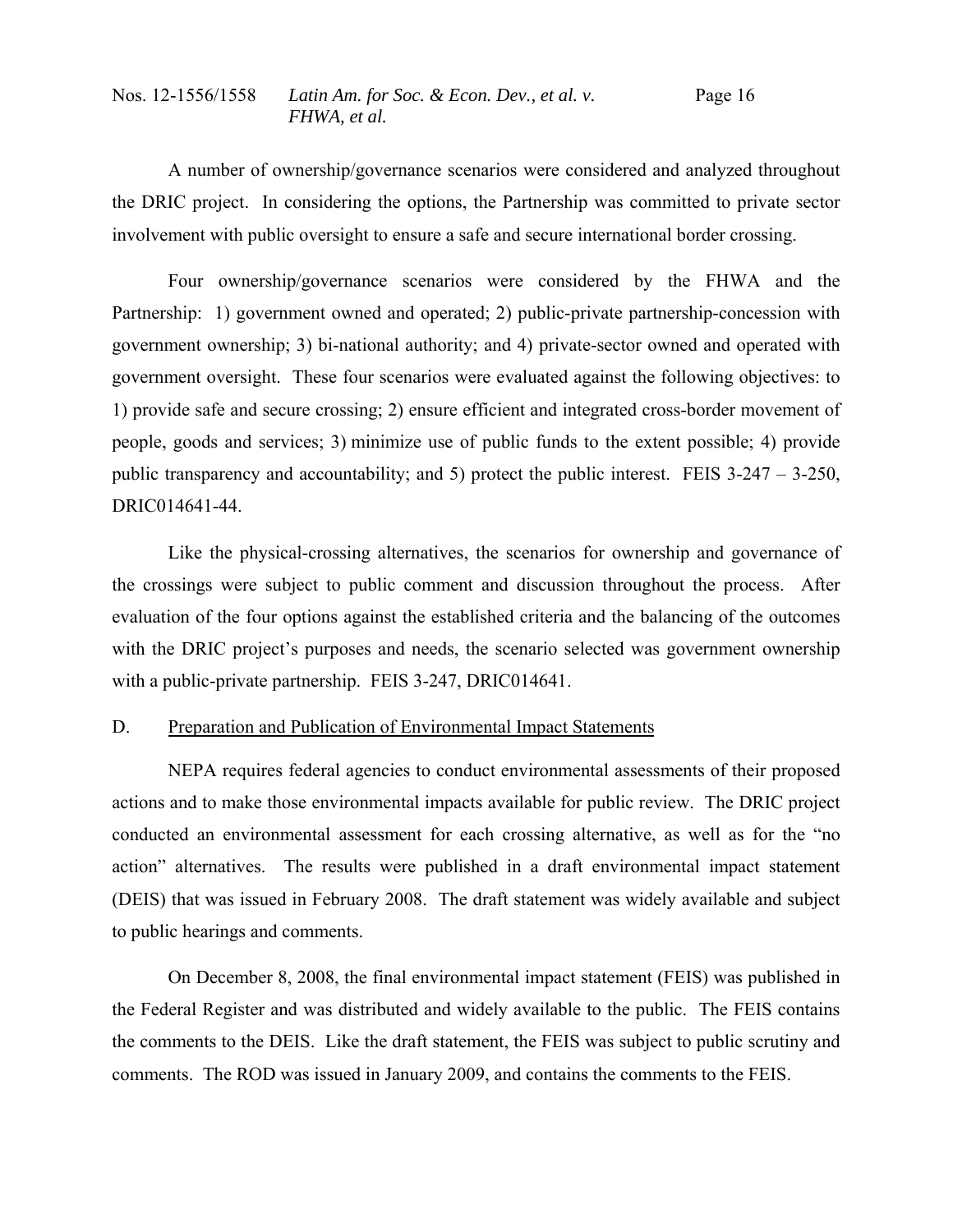### E. Reports and Outreach Efforts

 Over one hundred reports and studies were generated during the DRIC process that led to the selection of the Preferred Alternative and the final ROD. A table prepared by the FHWA lists the name and date of each report and study, as well as the corresponding AR document number for each report and study in the administrative record. This table was attached to the district court's opinion as Exhibit 1. These reports and studies include, but are not limited to, need and feasibility analysis, traffic analysis, air quality analysis, cultural analysis and archeological resources, engineering analysis, and impacts analysis. The reports were available to the public on the DRIC project website as well as at numerous physical locations, including MDOT offices, libraries, community centers, recreation centers, and local city halls in the Detroit area. FEIS Forward, DRIC014259.

 The DRIC process also included a public-involvement plan. FEIS Exhibit J, DRIC015011-17. Public outreach included a website; toll free project line; methods for submitting comments; public meetings, and workshops; field offices; agency meetings with local groups and governments representing various constituencies; project materials, mailings and flyers in multiple languages; news releases; and television, newspaper, and radio communications. Meetings were held almost every month beginning in March 2005 with a Local Advisory Council, consisting of community representatives, elected officials, and various interest groups to review and provide input into the DRIC process. Seventeen public workshops and 13 formal public meetings, with advance public notice of each, were held to discuss the DRIC project and provide input, along with dozens of informal meetings with citizens, interest groups, and elected officials.

 After the scoping meeting in Detroit on August 31, 2005, approximately thirty meetings were held with various involved governmental agencies. FEIS ES-4, DRIC014279. The Partnership even conducted boat and bus tours on both sides of the Detroit River to examine potential crossing sites and impacts. The tours were open to agencies, Local Advisory Council members, and the public. FEIS p. 6-11, DRIC014705.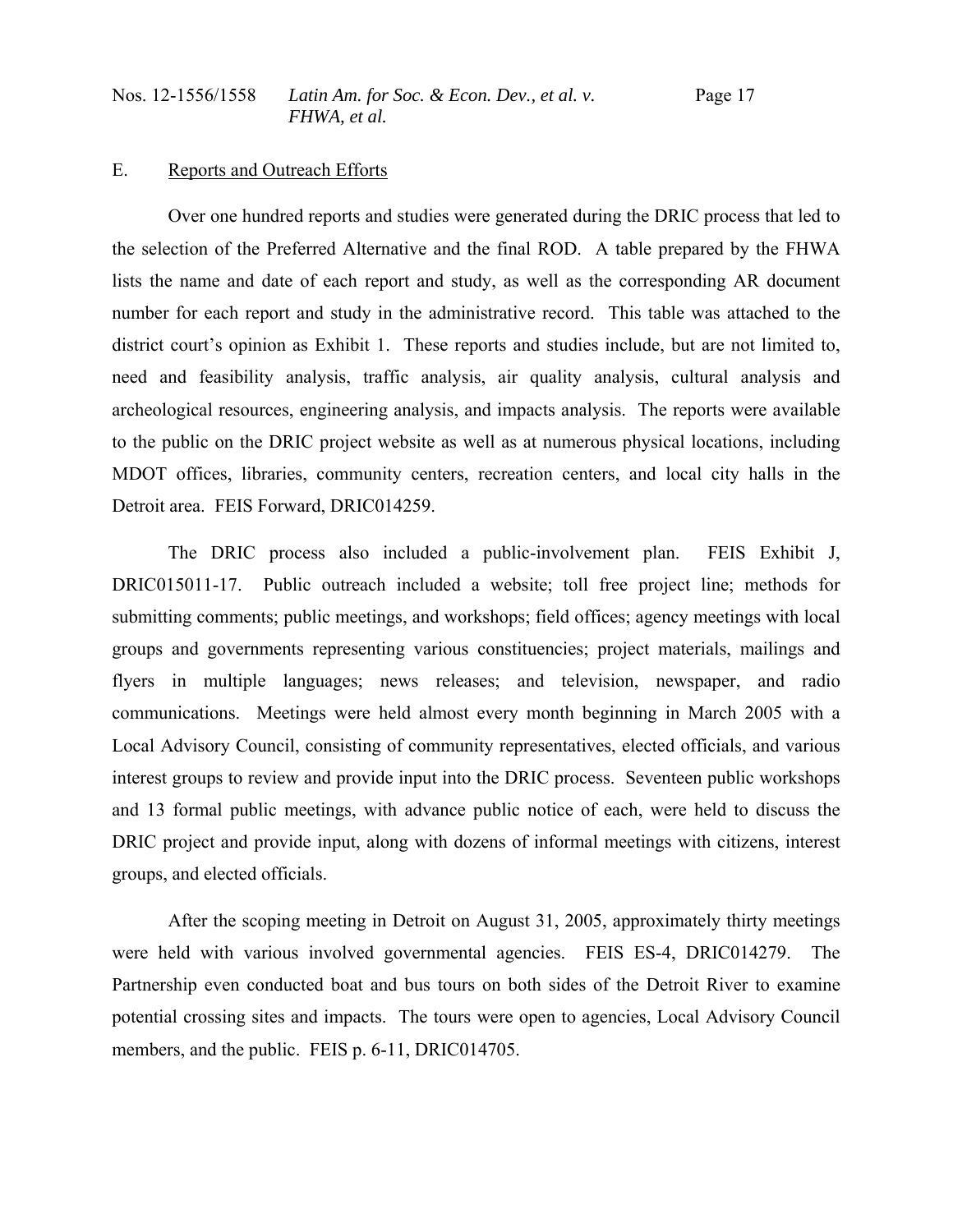When the DEIS was released, public hearings were held on March 18 and 19, 2008. Prior to those hearings, notice was provided and the DEIS and supporting technical reports were available for review. The hearings were conducted in a format that included an open forum, formal presentations, and an open microphone session. After the hearings, numerous meetings were held with state and local government officials and organizations regarding the DEIS. Comments were taken at the meetings themselves, by mail, e-mail, fax, or other means until May 29, 2008, the final day of a requested 30-day extension of the comment period. All the oral comments at the hearing and those submitted in writing during the comment period were documented and made available to the public in the same manner as the other DRIC project documents. In response to the comments, an additional meeting was held and all materials were presented in Spanish with a translator available for the presentation, questions, and comments. FEIS ES-5 and 6, DRIC014280-81. Section 6 of the FEIS documents the dates, locations, and purpose of the various meetings and outreach conducted in connection with the DRIC project.

 A similar process of document publication and distribution, hearings, and comment period was undertaken when the FEIS was issued.

### IV. SUMMARY OF APPLICABLE LAW

### A. Standard of Review

## 1. APA/NEPA

 Agency compliance with NEPA is reviewed under the APA. *Friends of Tims Ford v. Tennessee Valley Authority,* 585 F.3d 955, 967 n.3 (6th Cir. 2009) ("NEPA does not authorize a private right of action but judicial review is granted through the APA" (citations omitted)); *Save Our Cumberland Mountains v. Kempthorne*, 453 F.3d 334, 339 (6th Cir. 2006) ("When faced with a lawsuit under the National Environmental Policy Act, a federal court has authority to review the agency's action under the Administrative Procedure Act, 5 U.S.C. § 551 *et seq*."); *Sierra Club v. Slater*, 120 F.3d 623, 631 (6th Cir. 1997) ("We have long recognized that federal courts have jurisdiction over NEPA challenges pursuant to the APA . . . .") (citing *Environmental Defense Fund v. TVA*, 468 F.2d 1164, 1171 (6th Cir. 1972)). When reviewing an administrative agency's final decision under the APA, this court reviews the district court's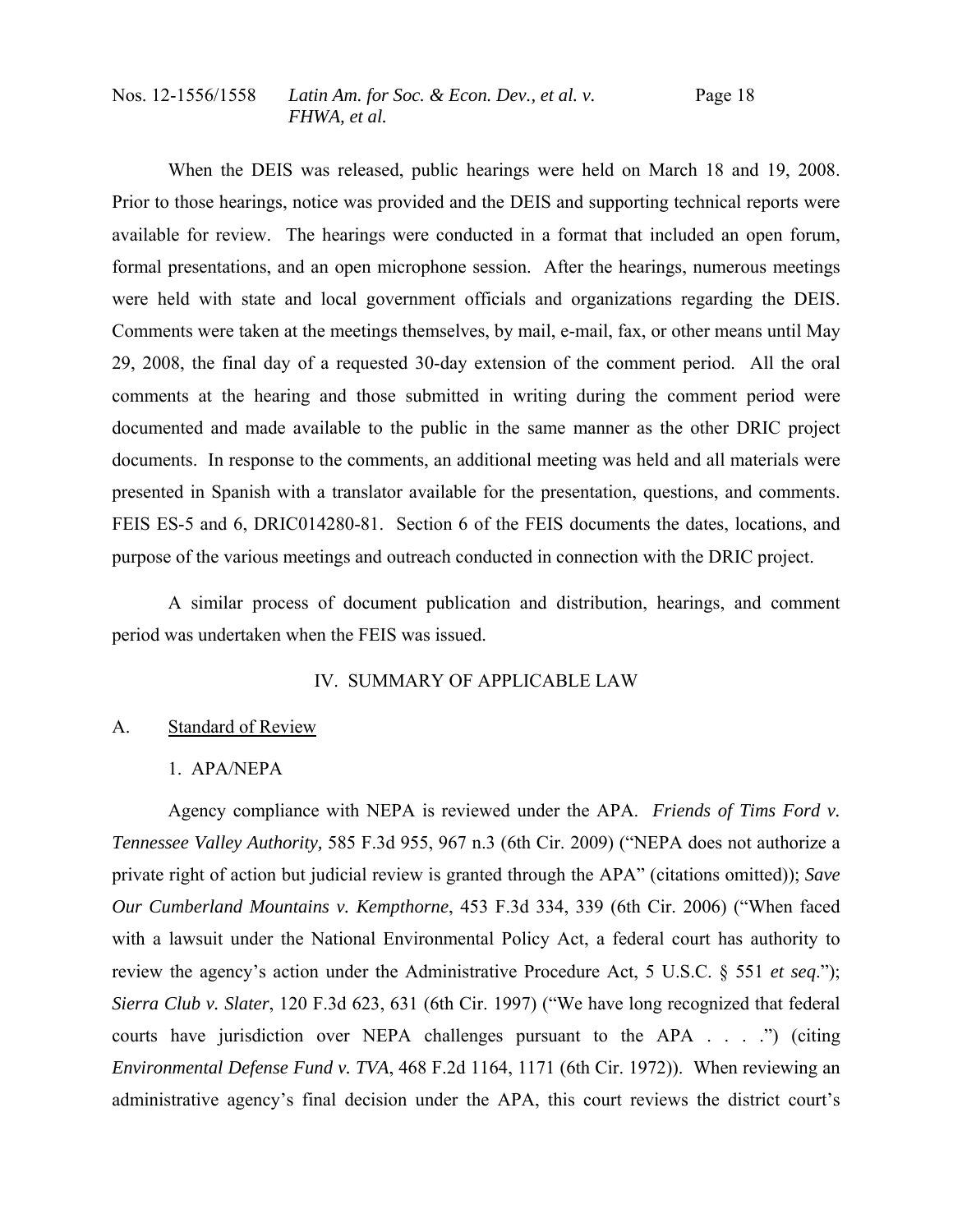decision *de novo*. *Meister v. U.S. Dep't of Agriculture*, 623 F.3d 363, 370 (6th Cir. 2010) (citing *Schuck v. Frank*, 27 F.3d 194, 197 (6th Cir. 1994)); *Slater*, 120 F.3d at 632 (citing *Schuck*, 27 F.3d at 197 (6th Cir. 1994)).

## 2. Administrative Record

 A district court's denial of a motion to supplement the administrative record is "akin to 'a . . . denial of discovery.'" *Slater*, 120 F.3d at 639 (quoting *James Madison Ltd. by Hecht v. Ludwig*, 82 F.3d 1085, 1095 (D.C. Cir. 1996)). Accordingly, that decision is reviewed on appeal for abuse of discretion. *Id.* "An abuse of discretion exists when a reviewing court is firmly convinced that a mistake has been made." *Rorrer v. City of Stow*, 743 F.3d 1025, 1048 (6th Cir. 2014).

## 3. NEPA Standing

 Whether a party has standing to assert a claim under NEPA is a question of law subject to *de novo* review. *Friends of Tims Ford*, 585 F.3d at 966. A plaintiff seeking judicial review under the APA must not only meet constitutional requirements for standing, but must also demonstrate prudential standing. Prudential standing exists if the interest the plaintiff seeks to protect is within the "zone of interests" to be protected or regulated by the statute at issue. *Friends of Tims Ford*, 585 F.3d at 967. In this case, the statute at issue is NEPA and the zone of interest is environmental interests.

### B. National Environmental Policy Act Requirements

 NEPA was enacted to promote efforts by federal agencies to prevent damage to the environment and advance human health and welfare. 42 U.S.C. § 4321. To accomplish this, agencies planning "major Federal actions affecting the quality of the human environment" must consider the environmental effects of the action at issue and alternatives to that action. *See* 42 U.S.C. § 4332(2)(C). Council on Environmental Quality regulations implementing NEPA require agencies to insure environmental information is available to the public before decisions are made and action is taken, and that decisions are made with an understanding of environmental consequences. 40 C.F.R. § 1500.1(b) and (c).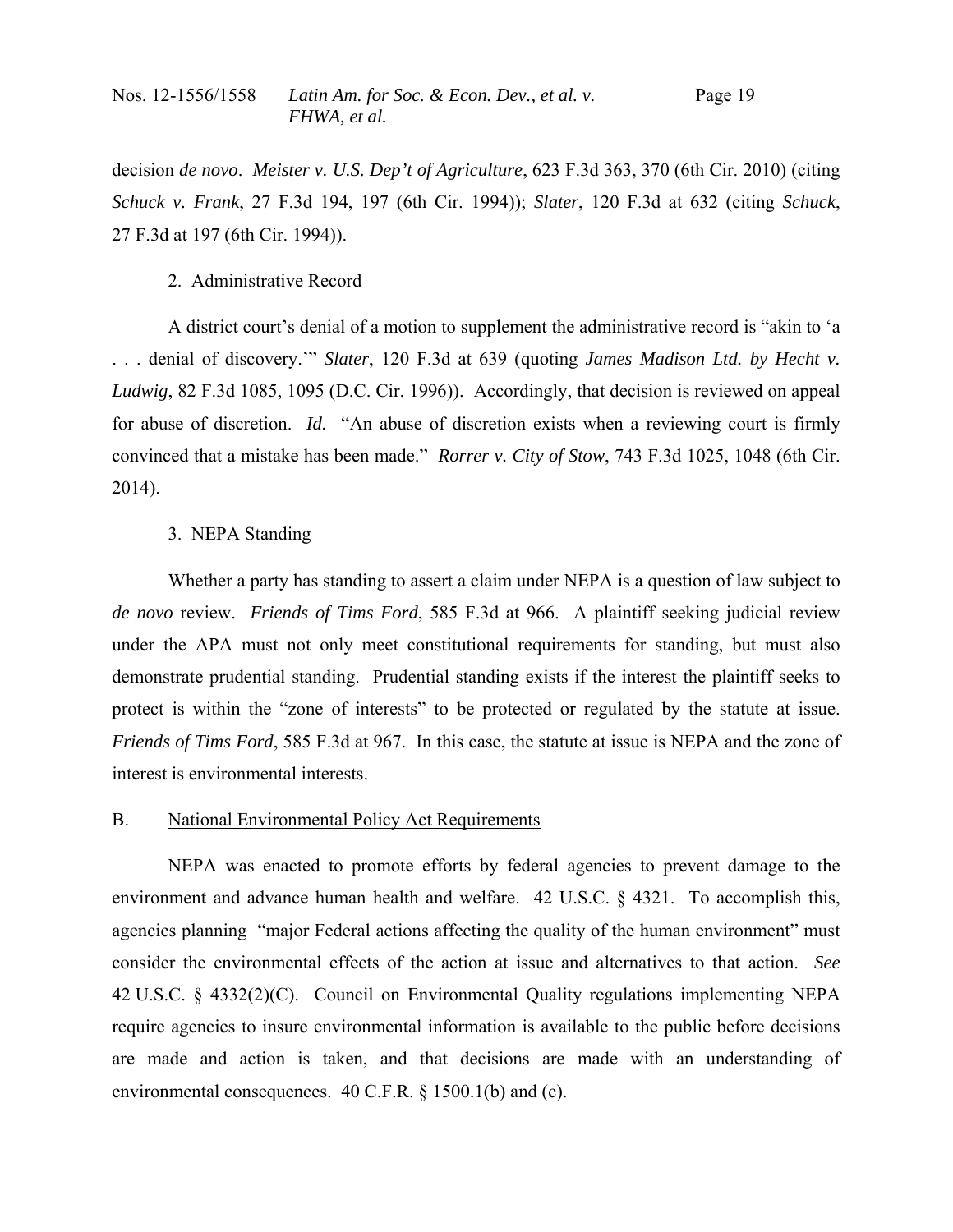However, NEPA serves procedural rather than substantive goals, and is not a "resultsdriven" statute. "'[E]ven agency action with adverse environmental effects can be NEPAcompliant so long as the agency has considered those effects and determined that competing policy values outweigh those costs.'" *Kentuckians for the Commonwealth v. United States Army Corps of Engineers*, 746 F.3d 698, 706 (6th Cir. 2014) (quoting *Ohio Valley Envt'l Coal. v. Aracoma Coal Co.*, 556 F.3d 177, 191 (4th Cir. 2009)); *see Kentucky Riverkeeper, Inc. v. Rowlette*, 714 F.3d 402, 407 (6th Cir. 2013) (NEPA "does not mandate particular results, but simply prescribes the necessary process"); *Save Our Cumberland Mountains*, 453 F.3d at 338 (NEPA "serves procedural rather than substantive goals. It does not require agencies to 'achieve particular substantive environmental results . . . .'") (quoting *Marsh v. Or. Natural Res. Council*, 490 U.S. 360, 371 (1989)); *Meister*, 623 F.3d at 377. These procedural goals insure that administrative decisions are "fully informed and well-considered." *Vermont Yankee Nuclear Power Corp. v. Natural Resources Defense Council*, 435 U.S. 519, 558 (1978).

 One of NEPA's procedural requirements is that the agency "study, develop, and describe appropriate alternatives to recommended courses of action" and issue a "detailed statement" regarding those alternatives, known as an environmental impact statement. *Meister*, 623 F.3d at 377 (quoting 42 U.S.C. § 4332(2)(E)); 42 U.S.C. § 4332(2)(C); *Save Our Cumberland Mountains*, 453 F.3d at 338. Guidance regarding the environmental impact statement is found at 40 C.F.R. § 1502.14:

Based on the information and analysis presented in the sections on the Affected Environment § 1502.15 and the Environmental Consequences § 1502.16, it should present the environmental impacts of the proposal and the alternatives in comparative form, thus sharply defining the issues and providing a clear basis for choice among options by the decisionmaker and the public. In this section agencies shall:

- (a) Rigorously explore and objectively evaluate all reasonable alternatives, and for alternatives which were eliminated from detailed study, briefly discuss the reasons for their having been eliminated.
- (b) Devote substantial treatment to each alternative considered in detail including the proposed action so that reviewers may evaluate their comparative merits.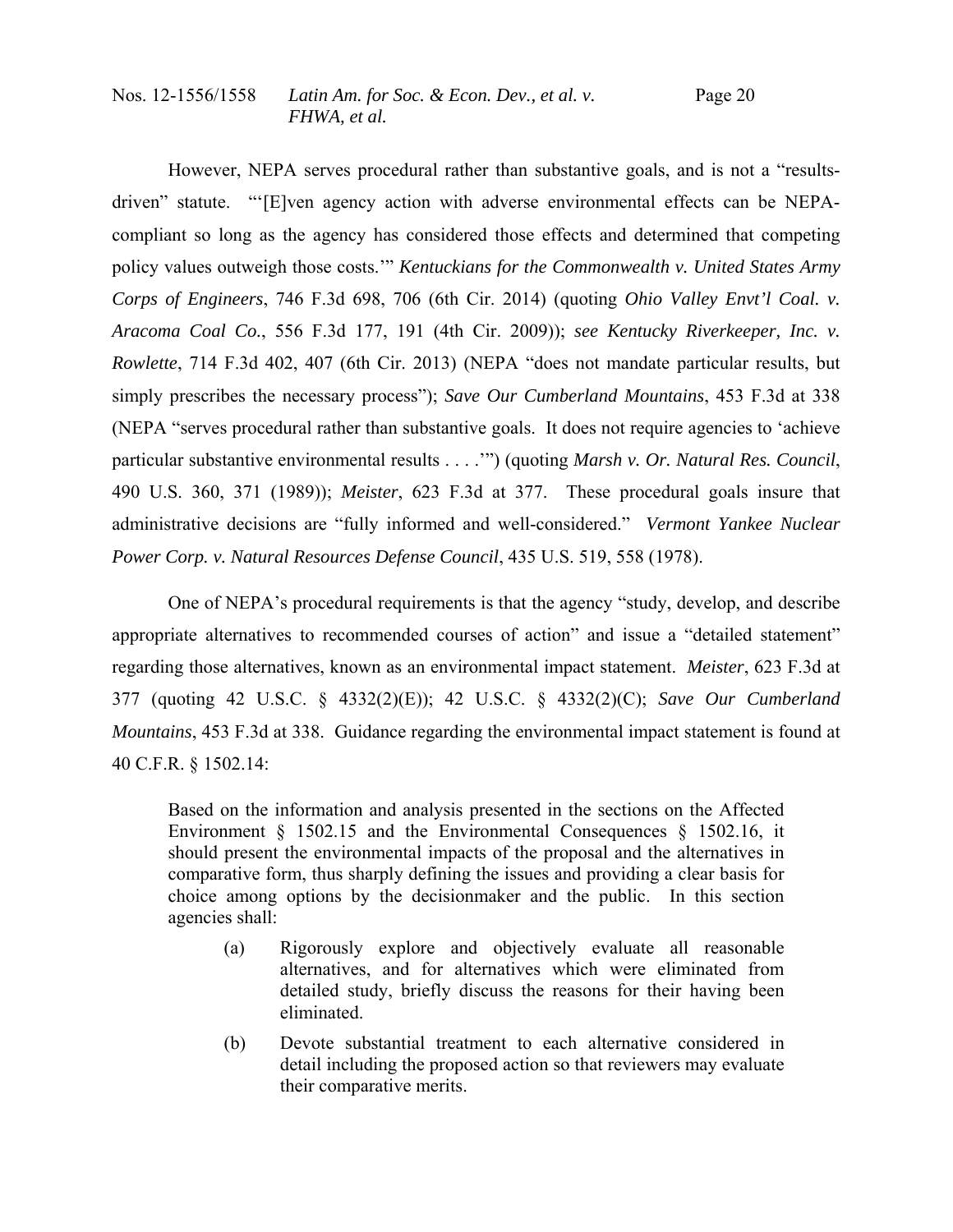- (c) Include reasonable alternatives not within the jurisdiction of the lead agency.
- (d) Include the alternative of no action.**<sup>9</sup>**
- (e) Identify the agency's preferred alternative or alternatives, if one or more exists, in the draft statement and identify such alternative in the final statement unless another law prohibits the expression of such a preference.
- (f) Include appropriate mitigation measures not already included in the proposed action or alternatives.

 The effect of NEPA's "action-forcing" procedures is that agencies take a "hard look" at environmental consequences of agency actions. *Kentucky Riverkeeper*, 714 F.3d at 407 (quoting *Methow Valley Citizens Council,* 490 U.S. at 350). However, NEPA does not require the agency to select the alternative with the least environmental impact. *Kentuckians for the Commonwealth*, 746 F.3d at 706.

# C. NEPA Review Under the Administrative Procedures Act

 Judicial review of an agency decision under NEPA is governed by the APA. 5 U.S.C. § 551 *et seq.* Under the APA, a right of action accrues at the time of a final agency action. 5 U.S.C. § 704. A record of decision issued by the Federal Highway Administration is a final agency action. *Slater*, 120 F.3d at 631 (stating that it is well-established that a ROD constitutes a final agency action for purposes of the APA).

 Under the APA, the court will set aside a final agency action only if it is arbitrary, capricious, an abuse of discretion, or otherwise not in accordance with law. *Slater*, 120 F.3d at 632 (citing *Marsh*, 490 U.S. at 375); *Communities, Inc. v. Busey*, 956 F.2d 619, 623 (6th Cir. 1992); 5 U.S.C. § 706(2)(A) & (D)). In making this assessment, the court must determine whether the agency considered the relevant factors and has provided an explanation that rationally connects the data with the choice made.**<sup>10</sup>** *Aracoma Coal Co.*, 556 F.3d at 192 (citing

**<sup>9</sup> 9**The "no action" alternative is sometimes also referred to as the "no build" alternative.

**<sup>10</sup>**On the other side of the coin, an agency action is arbitrary or capricious if the agency has:

relied on factors which Congress has not intended it to consider, entirely failed to consider an important aspect of the problem, offered an explanation for its decision that runs counter to the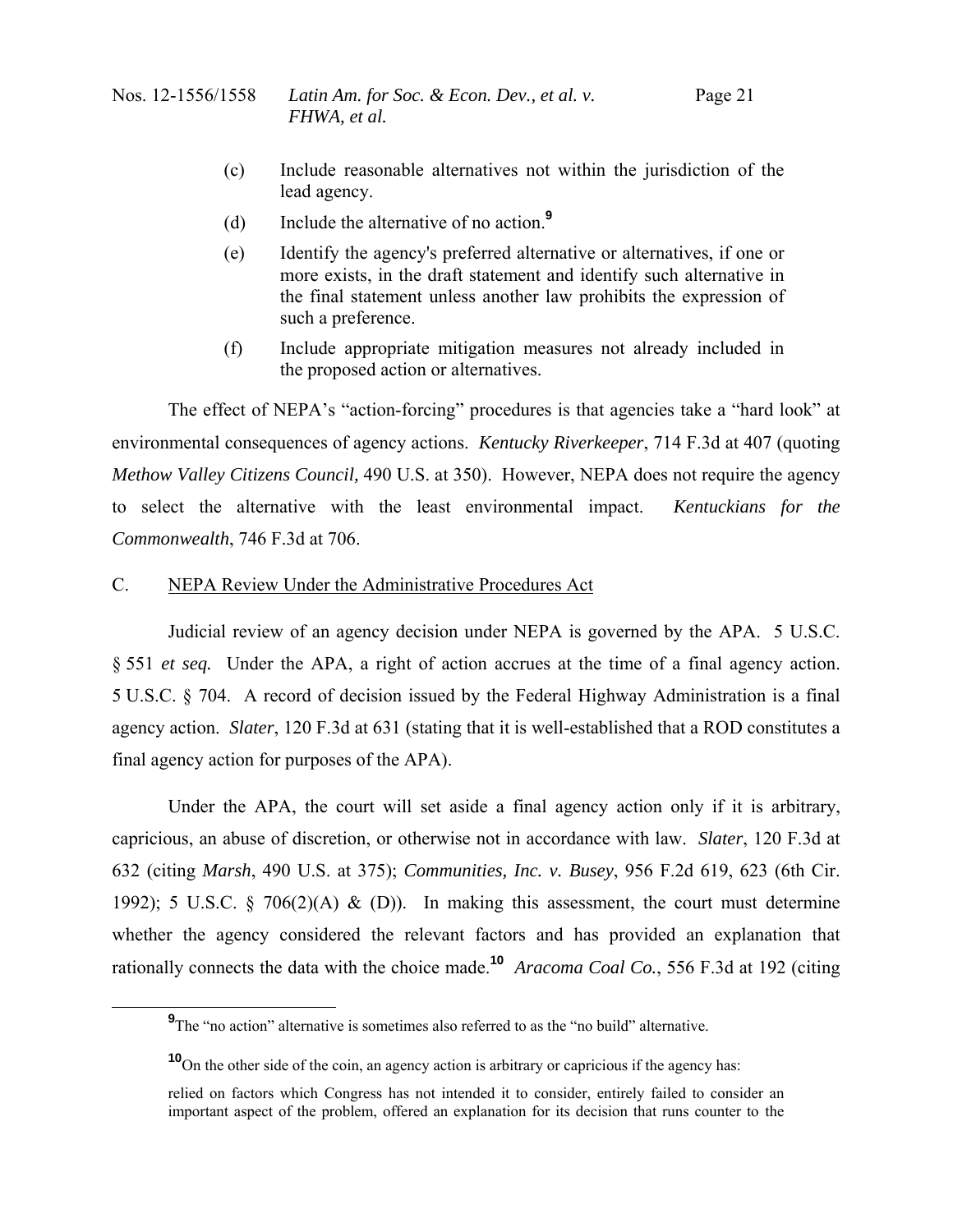*Citizens to Preserve Overton Park*, 401 U.S. 401, 417 (1971) and *Motor Vehicle Mfrs. Ass'n v. State Farm Mutual Auto. Ins. Co.*, 463 U.S. 29, 43 (1983)).

In APA actions involving NEPA, there is a special standard of review for arbitrariness. "'In deciding whether the agency acted arbitrarily, we will not substitute our own judgment' for that of the agency, 'but we will insist that the agency has, in fact, adequately studied the issue and taken a hard look at the environmental consequences of its decision.'" *Meister*, 623 F.3d at 377 (quoting *Save Our Cumberland Mountains*, 453 F.3d at 339); *see Kentucky Riverkeeper, Inc.*, 714 F.3d at 407 (judicial review is limited to ensuring an agency adequately considered and disclosed environmental impacts and the agency's decision is not arbitrary and capricious); *see also Citizens for Balanced Env't & Transp. v. Volpe*, 650 F.2d 455, 462 (2d Cir. 1981) (reviewing court does not sit as a super agency conducting a *de novo* review of the information received and considered by the agency).

 A court's review under this standard is highly deferential to agency decisions. However, "[a]n agency is not entitled to deference simply because it is an agency. It is true that agencies are more specialized than courts are. But for courts to defer to them, agencies must do more than announce the fact of their comparative advantage; they must actually use it." *Meister*, 623 F.3d at 367.

 Normally, a court's review of an agency action under the APA to determine whether the agency decision was arbitrary and capricious is limited to the administrative record, which includes materials compiled by the agency at the time its decision was made. *Slater*, 120 F.3d at 638. However, certain circumstances justify supplementation of the administrative record. Such circumstances include when an agency has deliberately or negligently excluded certain documents from the record, or when a court needs certain "background" information to determine whether the agency has considered all relevant factors. *Id*. The burden is on the

evidence before the agency, or is so implausible that it could not be ascribed to a difference in view or the product of agency expertise.

*Kentucky Riverkeeper, Inc. v. Rowlette*, 714 F.3d at 407 (quoting *Nat'l Ass'n of Home Builders v. Defenders of Wildlife*, 551 U.S. 644, 658 (2007)); *Meister*, 623 F.3d at 371 (quoting *Motor Vehicles Mfs. Ass'n of U.S., Inc. v. State Farm Mut. Auto. Inc. Co.*, 463 U.S. 29, 43 (1983)).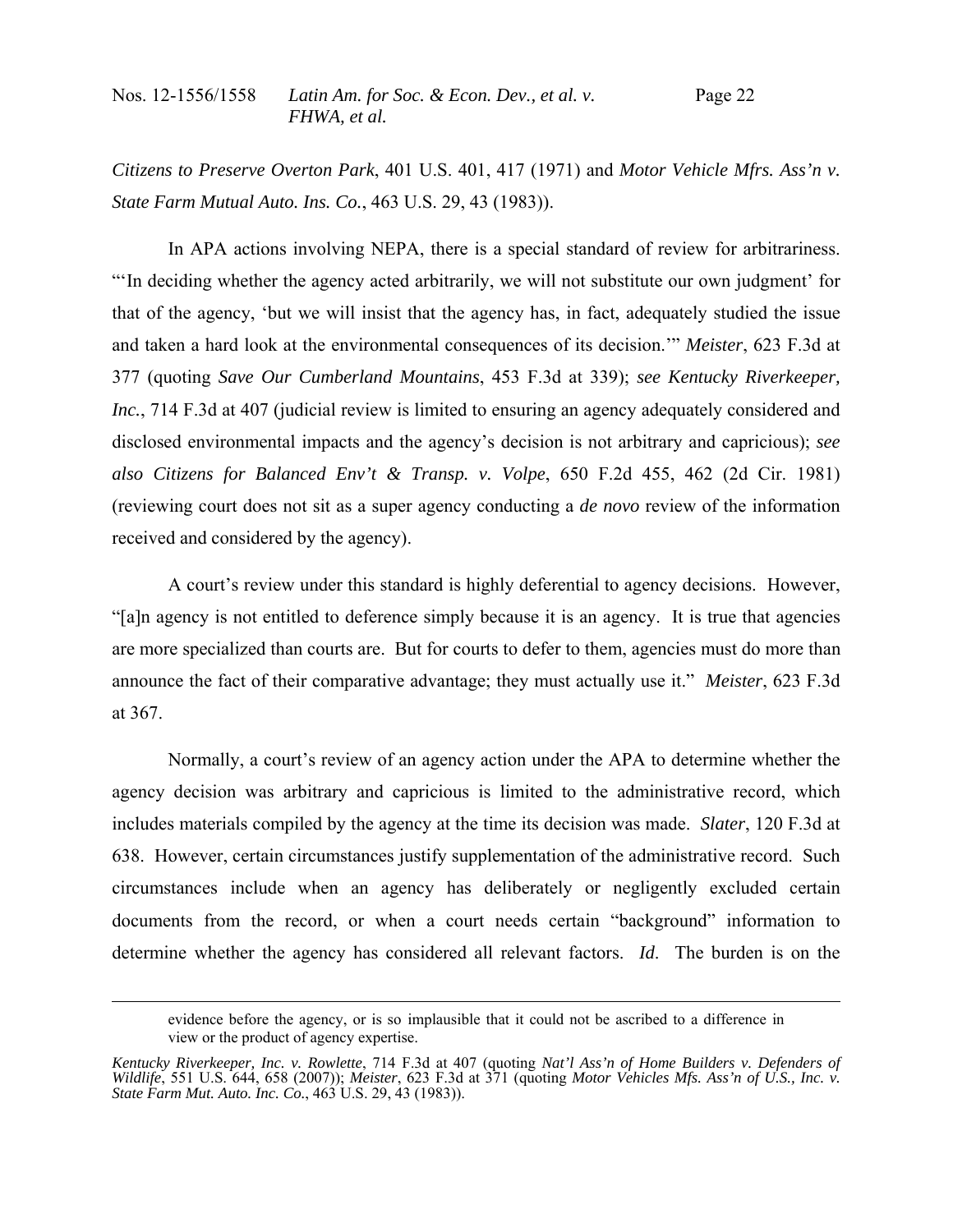plaintiff to justify supplementation of the record and plaintiff must make a "strong showing" of bad faith. *Id.* (citing *James Madison*, 82 F.3d at 1095).

# D. Environmental Justice

 Executive Order 12898 (Executive Order), as amended, 59 F.R. 7629 (1994), instructs agencies to identify and address disproportionately high and adverse human health and environmental effects on minority and low-income populations. E.O. 12898, 59 Fed. Reg. 7629, 7633 (1994). However, the Executive Order expressly precludes the right to judicial review:

Judicial Review. This order is intended only to improve the internal management of the executive branch and is not intended to, nor does it create any right, benefit, or trust responsibility, substantive or procedural, enforceable at law or equity by a party against the United States, its agencies, its officers, or any person. This order shall not be construed to create any right to judicial review involving the compliance or noncompliance of the United States, its agencies, its officers, or any other person with this order.

E.O. 12898, 59 Fed. Reg. 7629, 7633 (Feb. 11, 1994).

 Although the Executive Order does not create a right to judicial review, some courts have reviewed environmental justice claims under the APA's arbitrary and capricious standard. *See e.g. Coliseum Square Ass'n, Inc. v. Jackson,* 465 F.3d 215, 232 (5th Cir. 2006) (environmental justice study part of NEPA analysis reviewed as part of administrative record subject to arbitrary and capricious review); *but see City of Dallas, Tex. v. Hall,* 2007 WL 3125311 at \*6 (W.D.Tenn. Sept. 4, 2013) (if mandates of executive orders are not part of NEPA analysis, then agency's compliance with executive orders is not subject to review under the APA's arbitrary and capricious standard).

 This court has not directly ruled on the question of whether an environmental justice claim can be asserted as a NEPA violation under the APA's "arbitrary and capricious" standard.**<sup>11</sup>** However, our court recently affirmed a district court decision that an environmental justice review by the Army Corps of Engineers was not "arbitrary and capricious." *Kentuckians* 

**<sup>11</sup>**<br>Recognizing that the Sixth Circuit had not addressed this issue but putting that question aside for the purpose of analysis, Judge Cohn concluded that the FHWA satisfied its environmental justice obligations.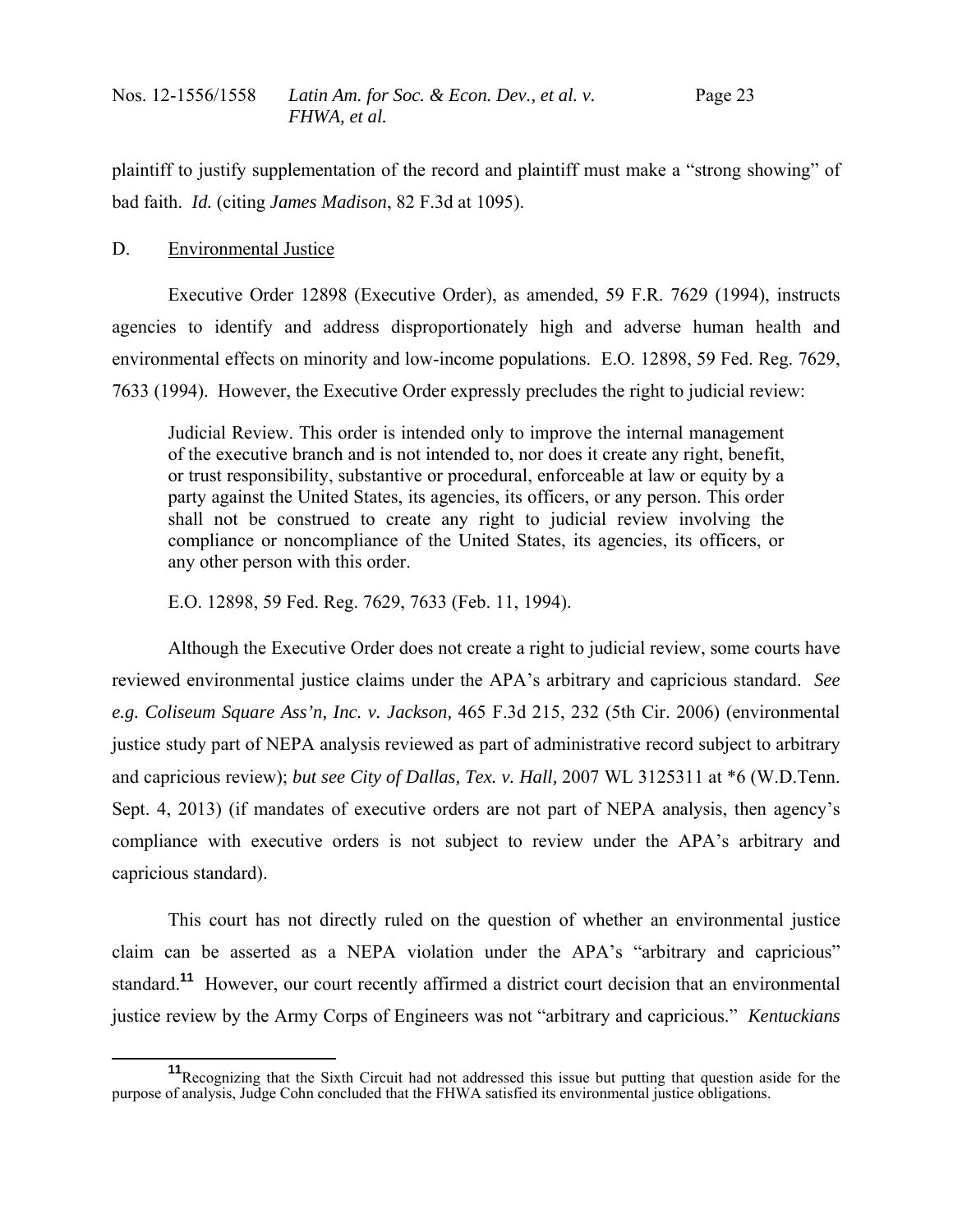| Nos. 12-1556/1558 | Latin Am. for Soc. & Econ. Dev., et al. v. | Page 24 |
|-------------------|--------------------------------------------|---------|
|                   | FHWA, et al.                               |         |

*for the Commonwealth*, 746 F.3d at 705. In this case, the environmental justice study undertaken by the FHWA was part of the NEPA analysis and part of the AR.

# V. ANALYSIS

## A. The Bridge Company has Prudential Standing

 Federal Defendants argued before the district court, and now before this panel, that the Bridge Company lacks standing in this case under NEPA. Specifically, the Federal Defendants claim that the Bridge Company lacks prudential standing because its allegation that the FHWA violated NEPA is based on economic injuries and not environmental injuries.

 Appellant Bridge Company owns the Ambassador Bridge and asserts that it has plans to build another bridge across the Detroit River. A decision by the FHWA to build another bridge– this one publicly owned–may adversely affect the Bridge Company's economic interests. Economic injury alone is insufficient to establish prudential standing under NEPA. *ANR Pipeline Co. v. Fed. Energy Regulatory Comm'n*, 205 F.3d 403 (D.C. Cir. 2000) (economic interest of a competitor does not satisfy prudential standing requirements under NEPA); *Nev. Land Action Ass'n v. U.S. Forest Serv.,* 8 F.3d 713, 716 (9th Cir. 1993) ("The purpose of NEPA is to protect the environment, not the economic interests of those adversely affected by agency decisions."); *Rosebud Sioux Tribe v. McDivit*, 286 F.3d 1031, 1038 (8th Cir. 2002).

 The Federal Defendants assert that statements in the record by the Bridge Company demonstrate that the Bridge Company's interest in this case is entirely economic. By way of example, the FHWA advances statements by the Bridge Company that the DRIC project bridge will "poach," "steal," and "cannibalize" traffic from the Ambassador Bridge. However, the Bridge Company alleges in the complaint that it owns property in Delray where the new bridge is proposed and that the DRIC bridge in Delary will have an adverse impact on air quality and noise in those neighborhoods.

 The district court concluded that motives that rest on both economic and environmental concerns do not deprive the Bridge Company of standing under NEPA. *Ranchers Cattlemen Action Legal Fund United Stockgrowers of Am. v. USDA*, 415 F.3d 1078, 1103 (9th Cir. 2005).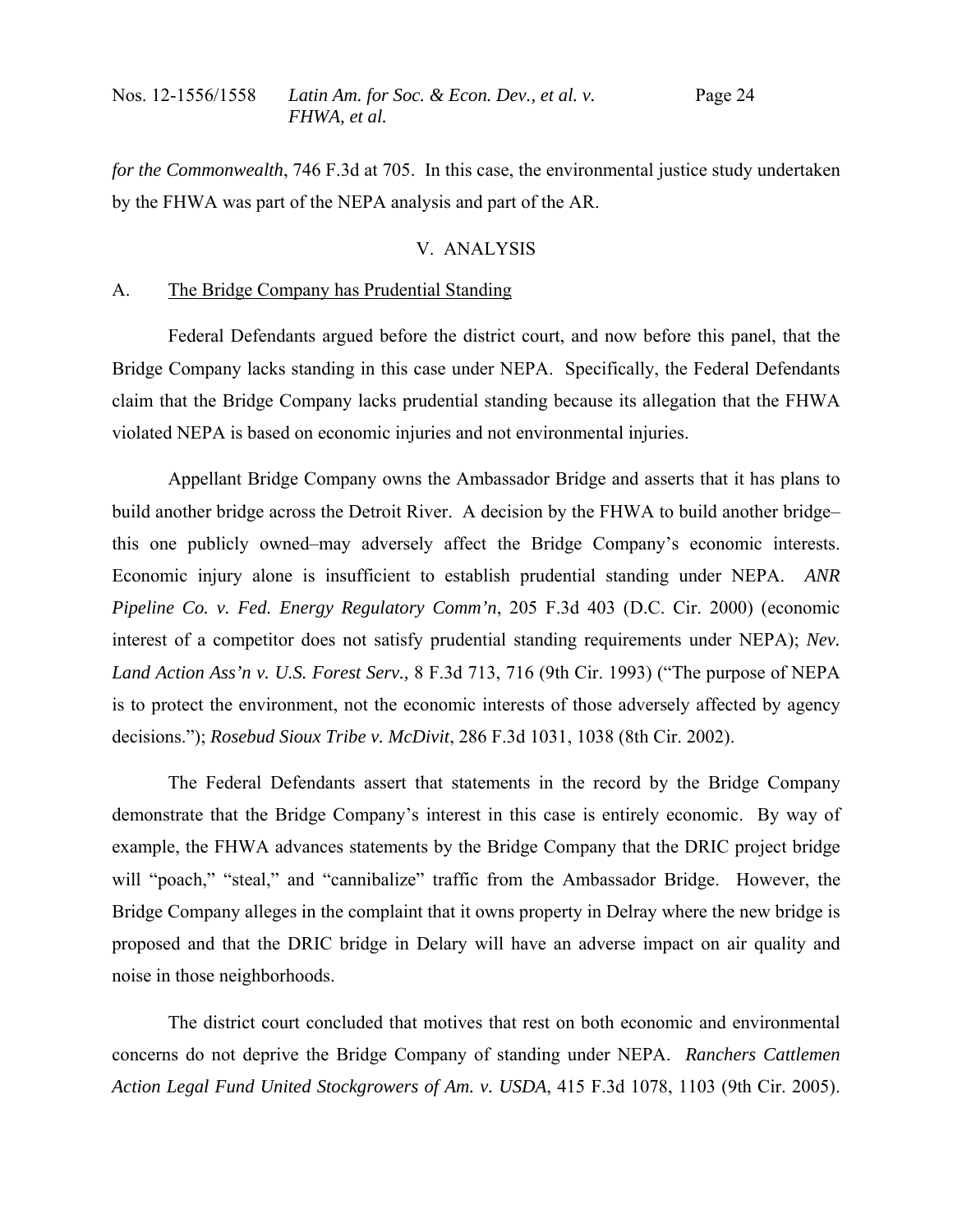We agree, and hold that the environmental injuries alleged by the Bridge Company are sufficient to support prudential standing to bring a NEPA claim in this case.

# B. Public ownership of DRIC Project does not violate NEPA

 The Bridge Company claims that the FHWA violated NEPA because it "pre-committed" to a government-owned bridge without reason or the benefit of public scrutiny, and without analyzing private-sector alternatives having less environmental impact.**<sup>12</sup>** However, public discussion regarding DRIC ownership and governance issues began early in the process with the first round of Public Information Open Houses (PIOH), which were held November 12-14, 2002.

 At the PIOH, the findings of preliminary study documents were shared and the public was asked to provide comments on the preliminary findings and any other issues pertaining to the study. Planning/Needs and Feasibility Study Report pp. 7-8; DRIC015452-53. The major issues raised by PIOH attendees are summarized in Table 2.1 of the Planning/Needs and Feasibility Study Report. One of the comments and concerns raised by PIOH attendees and reflected on the summary table is "opposition to private ownership of existing or new crossings." The Partnership's response as reflected in Table 2.1 is: "The responsibility and cost of constructing and operating a new or expanded crossing, whether public, private, or some combination, is an issue that is currently under study by the four governments sponsoring the study." Planning/Needs and Feasibility Study Report p. 14, DRIC015459.

 And indeed it was under study. In the early phases of the DRIC project, the subject of ownership and governance was extensively considered by the Partnership Steering Committee. DRIC ownership and governance issues were a specific agenda item and the subject of two "discussion papers" considered at a DRIC Steering Committee Meeting on November 12, 2003. The two discussion papers concerning governance of the DRIC project were prepared by URS, an engineering company, for the Canadian partners and by the FHWA for the United States

<sup>&</sup>lt;sup>12</sup>As evidence of pre-commitment, the Bridge Company quotes language from the AR at DRIC014326, DROC014642, and DRIC015832 stating that "the partnership is committed to public ownership." However, these citations do not support the Bridge Company's position. The quoted citations are contained in the final environmental impact statement and frequently asked questions that were issued in December 2008, and state the FHWA's *conclusion* regarding the issue of DRIC governance and ownership reached after extensive analysis at the end of the process and are not evidence of "pre-commitment" to public ownership.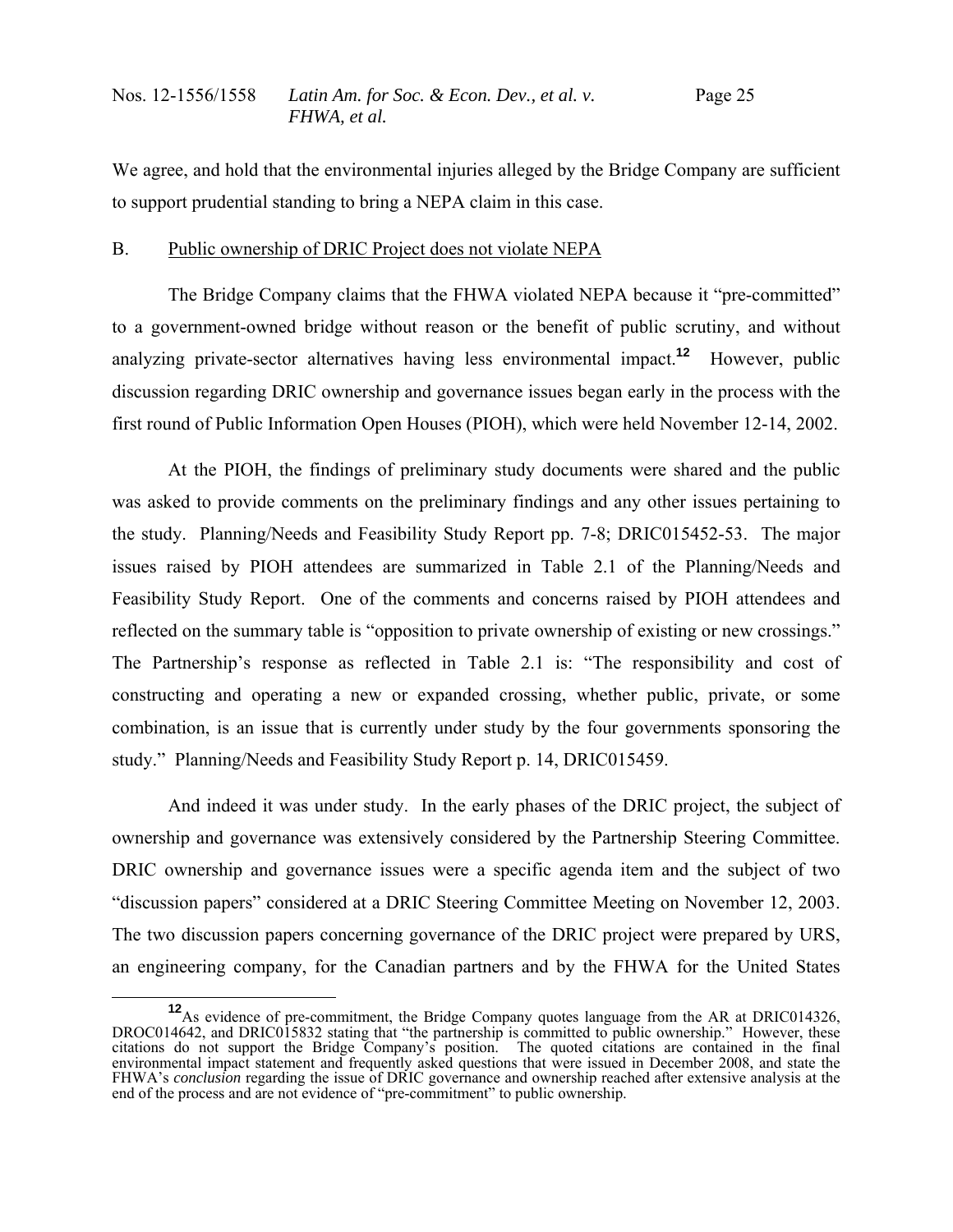partners. These discussion papers identified multiple ownership/governance scenarios, including a privately owned and operated crossing, a publicly owned crossing, and a public-private partnership.**<sup>13</sup>** Criteria for the analysis of each governance scenario, including border-related goals and priorities for the United States and Canada, were identified in the discussion papers, along with the pros and cons of each scenario. DRIC-SUPP001684-1696.

 As the DRIC project progressed, the DRIC ownership and governance issue remained a subject of consideration. The DEIS was issued on February 15, 2008 and was distributed for review and comment to federal, state and local agencies, and the public.

 The DEIS states in the very first section that "another role of the Partnership is to study different methods of ownership, operation, and maintenance of an expanded or new border crossing." DEIS pp. 1-3. Later in the DEIS, an entire section is devoted to ownership and governance options. DEIS Section 3.20 begins as follows: "Key to the construction and operation of the DRIC project is determining a suitable governance structure to manage and implement the project. The Partnership is committed to maintaining public *oversight* of the crossing and has established that it will be governed by one of several models . . . ." DEIS p. 3- 206 (emphasis added). The governance models listed in the DEIS are: government owned and operated; private-sector owned and operated with government oversight; public-private partnership – government ownership with private concession; and bi-national authority. The DEIS governance section concludes with an evaluation of each model against five objectives. DEIS pp. 3-206 – 3-209.

 The possibility of a publicly owned crossing, as one of four options, was before the public from the beginning of the DRIC project. Community vision statements contained in the DEIS contemplated future conditions both with and without a new river crossing. The vision statement for a new crossing specifically contemplates a publicly owned and operated crossing. DEIS p. 3-48.

**<sup>13</sup>**Multiple options for achieving a public-private partnership were identified by the discussion papers. Within these options, both private and public ownership to achieve such a partnership were discussed.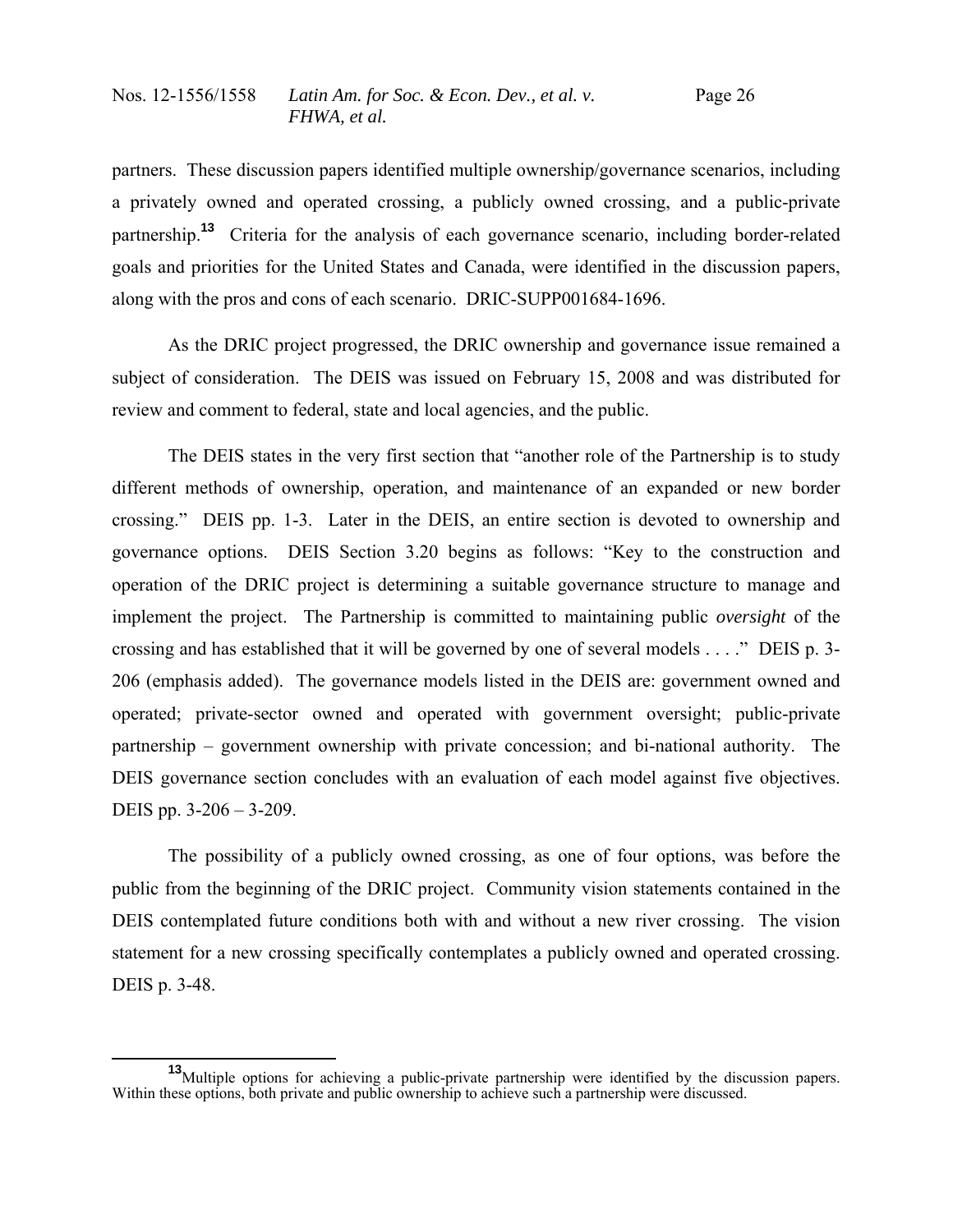Various methods for comment on the DEIS were provided, including a comment form, public hearings, and the internet. Public hearings were held on March 18 and 19, 2008. The public record was open for comments until May 29, 2008. A record of comments on the DEIS and responses is contained in Table 6-4 and Appendix F to the FEIS.

 After extensive consideration by the FHWA, both of its own analysis and input received from both public and private stakeholders, the FEIS was issued in December 2008. The FEIS stated the FHWA's conclusion, for the first time, that the Preferred Alternative selected as the border-crossing solution would be publicly owned by both countries and would include private sector involvement in some combination of design, financing, operations, and/or maintenance of the crossing. FEIS p. 3-247, DRIC014641.**<sup>14</sup>**

 The Bridge Company's claim that the FHWA pre-committed to government ownership and this pre-commitment was sprung on the public in the FEIS is not supported by the record. In its arguments, the Bridge Company equates "public oversight" to a "prerequisite for public ownership." However, ownership and oversight are two entirely different concepts that are not fungible. It is apparent from the record that the FHWA did not pre-commit to government ownership. The various governance scenarios under study by the Partnership during the entire length of the DRIC project process included the scenario of *private ownership* paired with public oversight. The FHWA's decision regarding government ownership announced in December 2008 occurred at the conclusion of an almost decade-long process, and does not support in any way the Bridge Company's claim that the FHWA was pre-committed to government ownership of the DRIC or that the FHWA's ultimate ownership decision was arbitrary and capricious.

 To the contrary, the record amply reflects that the FHWA's decision regarding DRIC governance was a lengthy, reasoned process based on an objective analysis subject to public scrutiny throughout. NEPA does not mandate a specific outcome, but a process. The FHWA took a hard look at the pros and cons of the various ownership/governance scenarios and

**<sup>14</sup>**Like the DEIS, the FEIS was widely distributed and subject to public hearings and comment. The ROD subsequently issued after the close of the public comment period for the FEIS contained the FHWA's final decision that the crossing would be publicly owned. Comments received on the FEIS after the Notice of Availability were published in the Federal Register on December 5, 2008 are reflected in the ROD.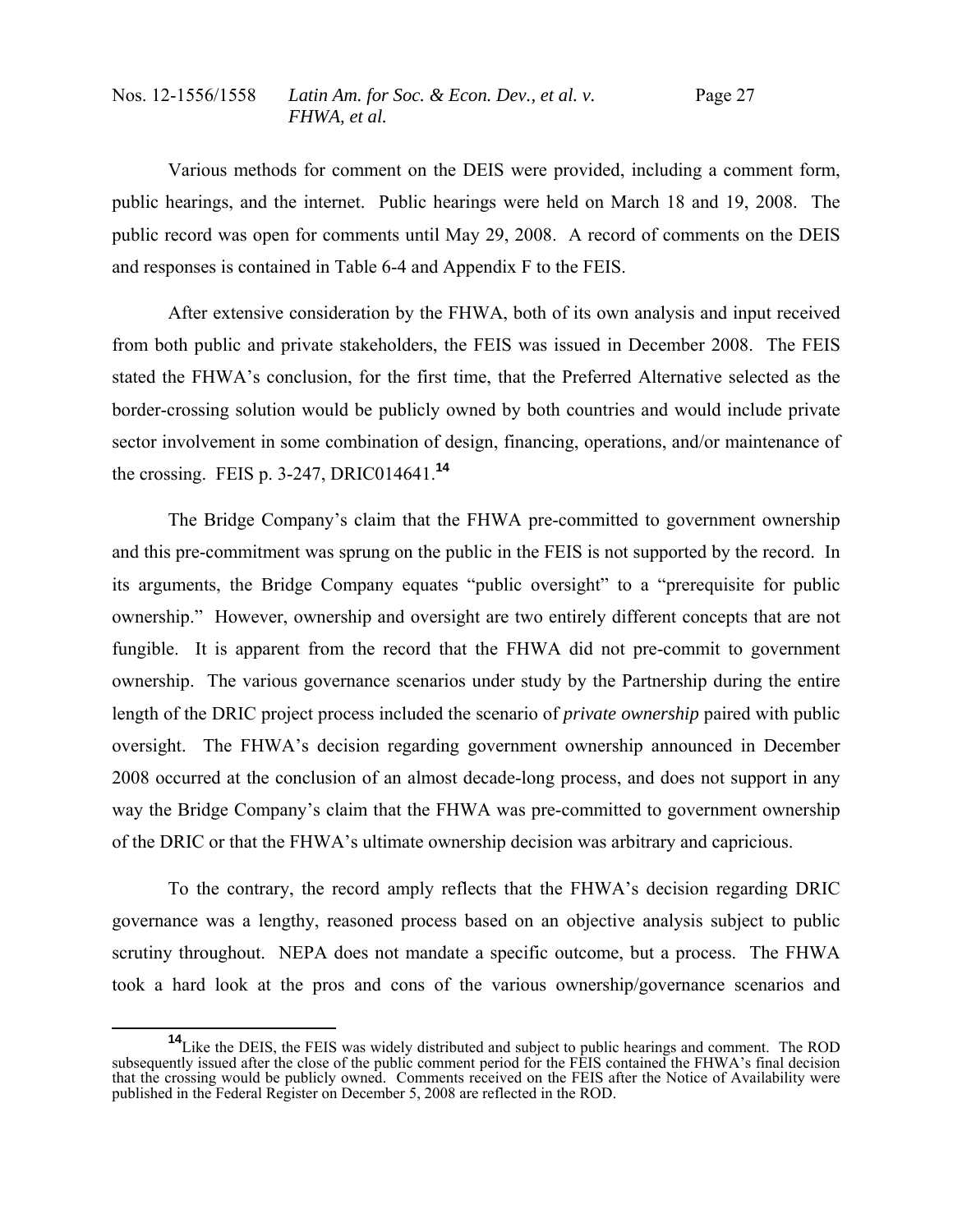concluded at the end of the process that government ownership, in partnership with privatesector entities, struck the best balance among the governance options, environmental considerations, purpose and needs of the DRIC project. ROD pp. 12-17, DRIC916091-096.

 Based on this record, the court cannot conclude that the FHWA's decision that the DRIC would be publicly owned violated NEPA or was arbitrary, capricious, or an abuse of discretion.

# C. FHWA's Elimination of Illustrative Alternative X-12 did not violate NEPA

 The Bridge Company contends on appeal that the FHWA acted arbitrarily and capriciously by simply "acceding to Transport Canada's demands to eliminate X-12 from consideration" rather than giving X-12 a "hard look" as required by NEPA. However, the administrative record reflects that the FHWA did not simply defer to Canada and that there were a variety of reasons that Illustrative Alternative X-12 was not advanced as a Practical Alternative.

1. FHWA's consideration of Canada's position on X-12 does not violate NEPA

 The Bridge Company argues on appeal that the FHWA merely accepted Canada's desire not to pursue Illustrative Alternative X-12 due to environmental impacts and community disruptions in Windsor without making an independent analysis of Canada's assessment, and that this failure violates NEPA. In support of this position, the Bridge Company points to a string of cases holding that the agency responsible for NEPA compliance may not abdicate its NEPA responsibilities to others and can only rely on the work of consultants and others if the responsible agency independently reviews and verifies the data. While the Bridge Company's recitation of the law may be correct, it is inapplicable to this case. Further, a review of the record reflects that the FHWA did not simply rubber-stamp Canada's objections to X-12.

 All Illustrative Alternatives were separately evaluated by the United States and Canadian DRIC teams based on criteria established by the Partnership. The Partnership Steering Committee met in October 2005 to discuss the outcome of those evaluations and the narrowing of alternatives under consideration to a smaller set of Practical Alternatives for further study.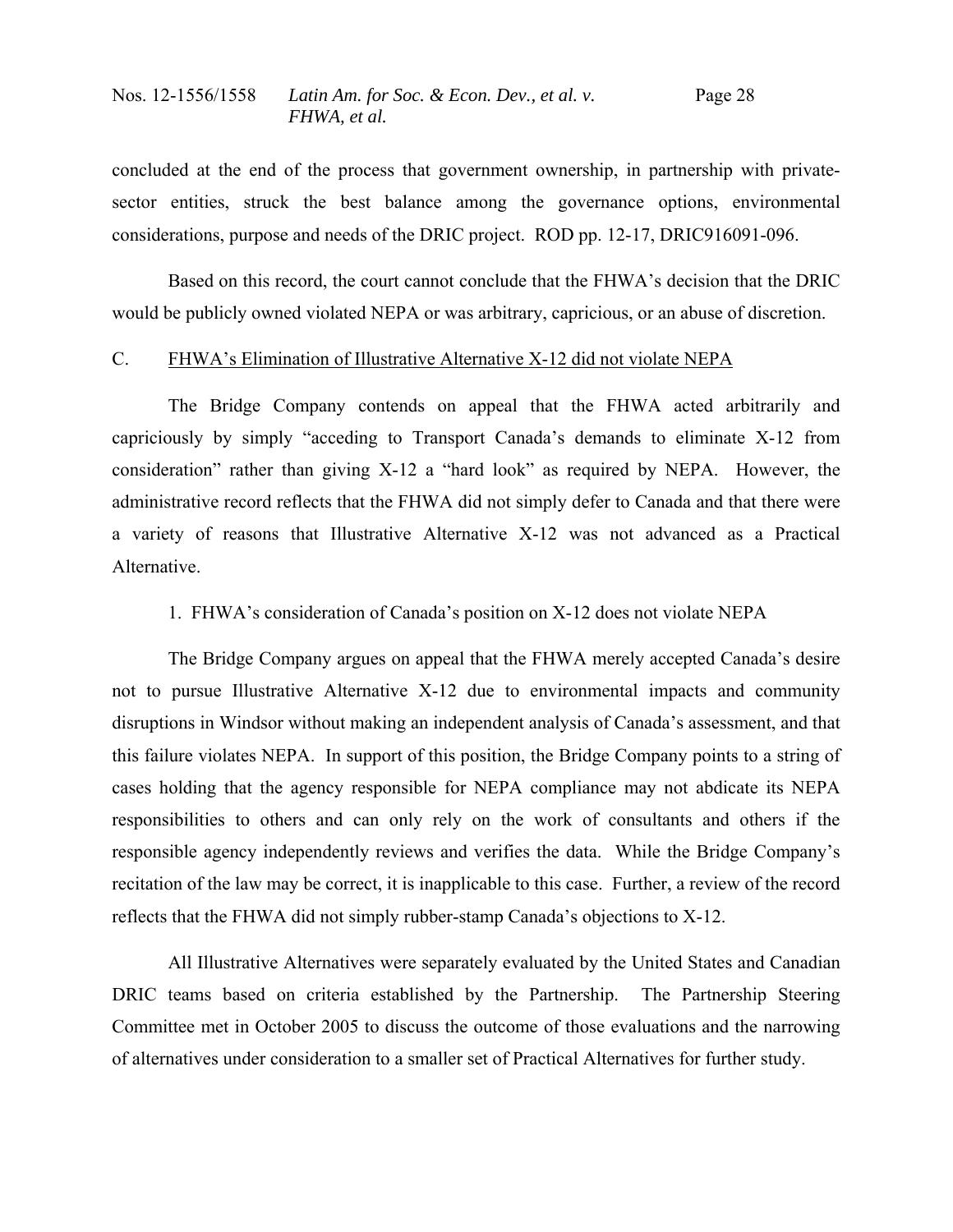Based on the Partnership evaluation criteria, the Canadians ranked X-12 poorly as a crossing candidate due to negative community and environmental impacts on Canadian shores which were more significant than the impacts of other Illustrative Alternatives. FEIS 2-14 and 2- 15. A lengthy discussion followed "on the analysis and whether one side could leave it in while the other did not." DRIC111768. At the end, "[t]he conclusion was the Canadian side would go back and do more study to evaluate the issue." *Id.*

 Another meeting took place over a week later on November 3, 2005. At that meeting, "the Canadian side indicated that their further analysis indicated that to meet the purpose and need of freeway-to-freeway connection they would need to totally rebuild Huron Church Road to a freeway plus some local access and it would cause major damage to the hotels, business and Windsor University which front onto Huron Church. Also the expansion of the Canadian plaza would cause severe neighborhood damage to the surrounding area. For these reasons, [the Canadians] did not see the twinning of the Ambassador Bridge [X-12] to be a practical alternative." *Id.* 

 The United States technical team and the Steering Committee agreed with the Canadian analysis. *Id.* The FHWA's evaluation of Canada's position on X-12 concluded that Canada's assessment was "consistent with agreed evaluation criteria" and that Canada "correctly identified significant community disruption and environmental impacts" associated with X-12 plazas and roadway-freeway connections. DRIC014802. Whether or not an independent analysis of Canada's position was required, the FHWA made its own evaluation and determined that the Canadian evaluation was based on the agreed criteria and was correct in its conclusions.

 The Bridge Company also claims that the eight day period of "further study" was insufficient time to conduct a legitimate review. However, at the time further consideration of Canada's position on X-12 was called for, both sides had already conducted extensive studies of the Illustrative Alternatives, and any additional review would have built on that foundation.

 As discussed below, the FHWA had its own reasons for not advancing X-12 as a Practical Alternative. But even if it did not, Canada's firmly stated objections presented the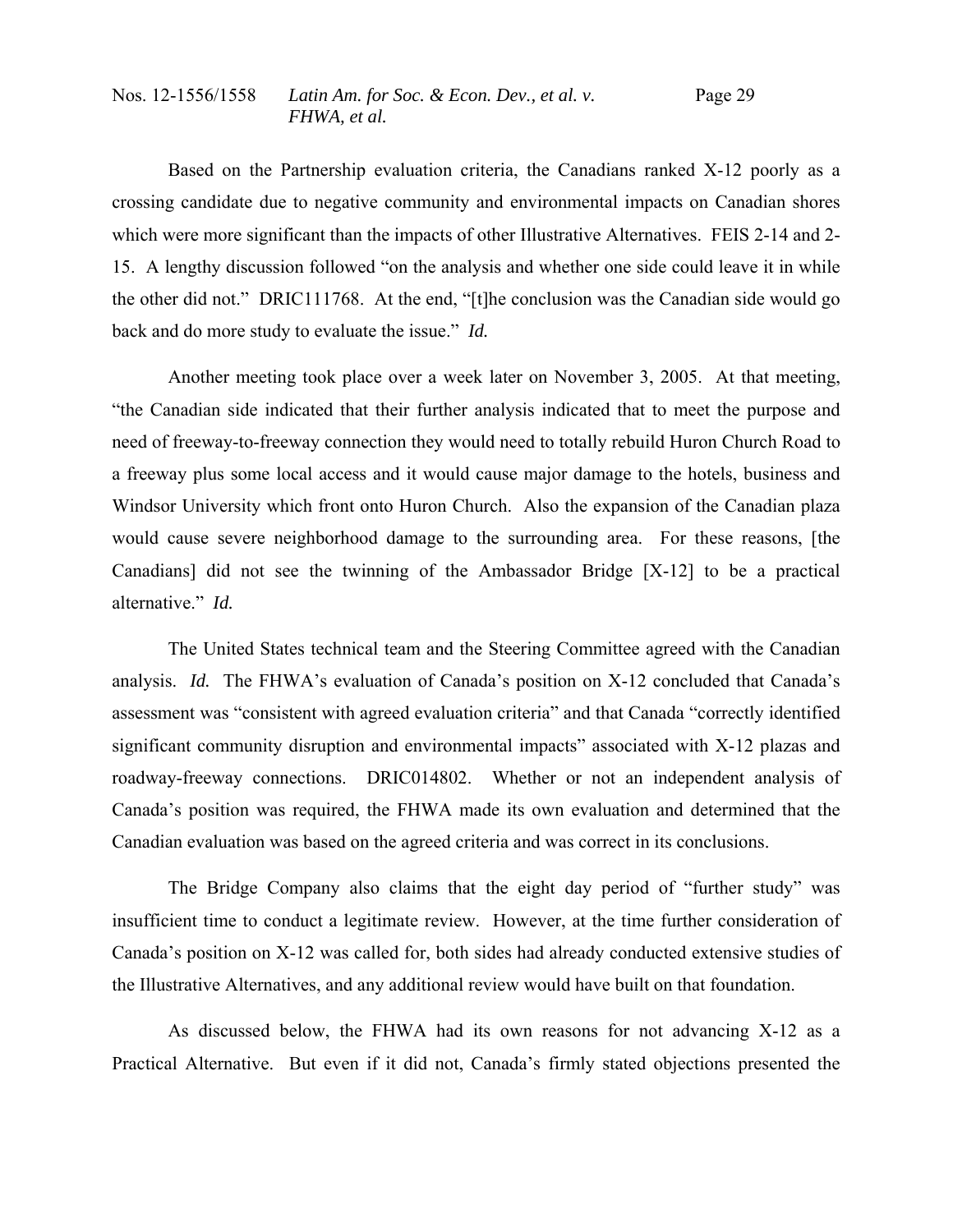FHWA with a unique problem. Illustrative Alternative X-12 could not be built without Canada's agreement, which was unlikely under the circumstances.

 NEPA does not require the FHWA to pursue alternatives that present unique problems, or are impractical or infeasible. *Busey,* 956 F.2d at 627 (Feasible alternatives may be rejected without violating NEPA if they present "unique problems.") (citing *Citizens to Preserve Overton Park*, 401 U.S. at 413); *Northern Alaska Environmental Center v. Kempthorne*, 457 F.3d 969, 978 (9th Cir. 2006) (NEPA does not require consideration of alternatives that are not feasible); *Lovgren v. Locke*, 701 F.3d 5, 37 (1st Cir. 2012). Further, it is not a violation of NEPA for an agency to decline to consider further an alternative if the agency is unlikely to secure required approval to move forward with that alternative. *Natural Resources Defense Council, Inc.* v. F.A.A., 564 F.3d 549, 557 (2d Cir. 2009) ("We cannot conclude that the FAA abused its discretion in declining to consider alternatives that would affect Goose Bayou. . . . [T]he Florida DEP viewed projects affecting [Goose Bayou] as unacceptable . . . . Thus the FAA reasonably concluded that projects affecting Goose Bayou did not present workable alternatives because they were unlikely to secure permit approval from the Florida DEP.") (citing *Vermont Yankee Nuclear Power Corp.*, 435 U.S. at 551). The FHWA could not force Canada to give its approval to build X-12.

 Accordingly, we conclude that the FHWA's consideration of X-12's impacts in Windsor, Ontario as a factor in determining not to advance X-12 as a Practical Alternative was not an abuse of discretion and not a violation of the FHWA's responsibilities under NEPA.

2. FHWA had its own reasons for not advancing X-12 as a Practical Alternative

When the FHWA evaluated X-12 against the agreed-upon criteria, X-12 ranked "first in the following categories: Community Neighborhood Impacts, Consistency with Local Planning and Protecting the Natural Environment." DRIC001938. However, X-12 was not the perfect alternative on the United States side. Although X-12 ranked high in some categories, it ranked almost last in other categories, namely Air Quality and Protecting Cultural Resources. Further, X-12 did not satisfy DRIC project needs with respect to efficiency via freeway-to-freeway access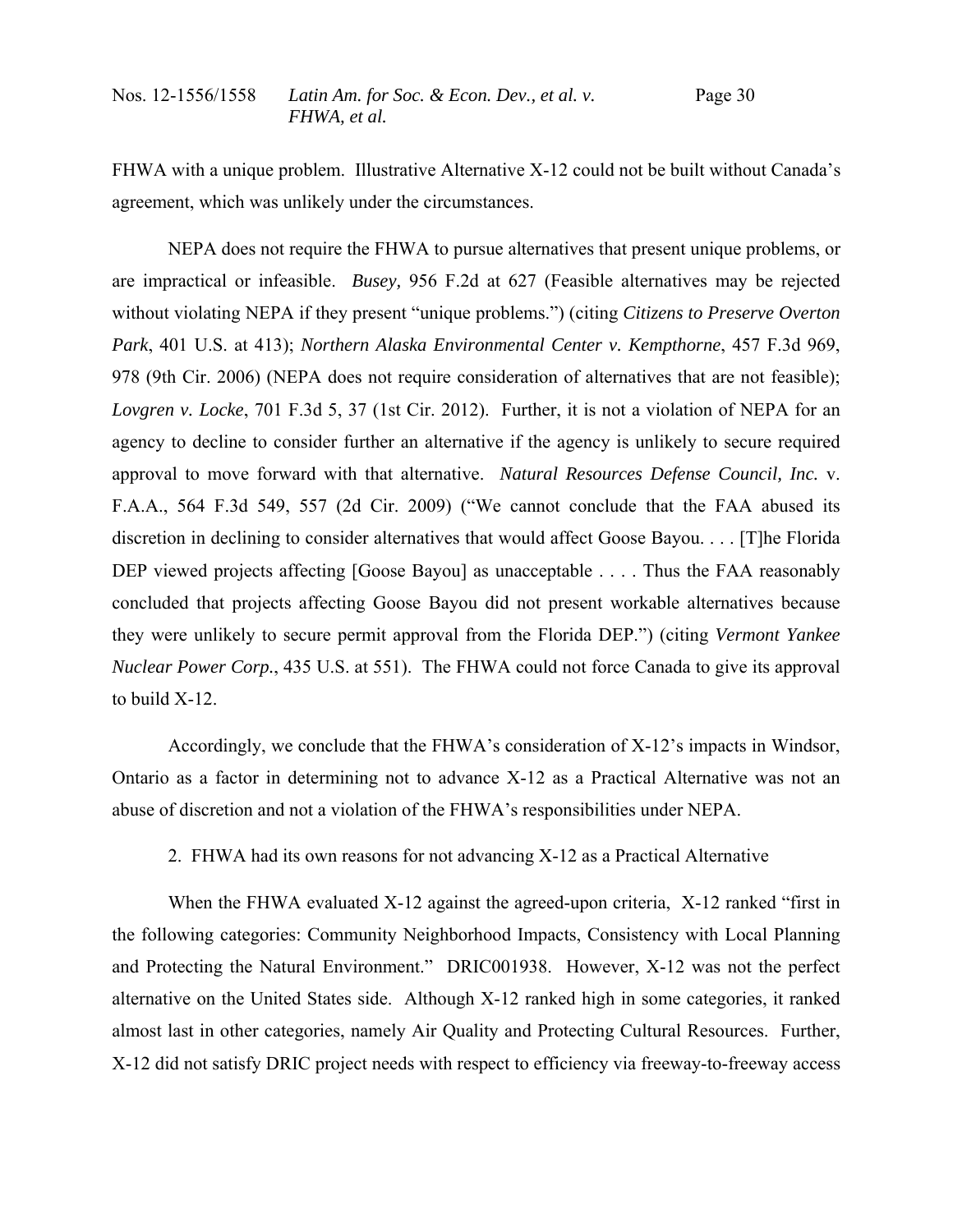and system availability through redundancy. DRIC014357-58; DRIC001938; *see also*  DRIC001960 *et seq.*

 The Bridge Company claims that the redundancy factor was an *ex post facto* creation by the FHWA to justify elimination of X-12. However, the AR is clear that crossing system redundancy was identified early in the process as a necessary component to accomplishing the DRIC project purposes of adequate vehicle capacity, economic and national security, operational efficiencies, and crossing reliability. FEIS  $1 - 1 - 1 - 14$ . The concept of redundancy encompasses plaza and highway connections in addition to the crossing itself. Two bridges side-by-side that share plazas and/or access provide only limited redundancy because an incident on an access road or plaza could shut down both bridges. "A new crossing at a different location, with separate inspection plazas and new connections to the freeway network in both countries, would provide a second, distinct crossing system and a greater degree of redundancy." FEIS 1-14, DRIC014344.

While Illustrative Alternative X-12 was highly ranked by the FHWA in some categories, it ranked poorly in others, including providing a redundant system. All that is required by NEPA is that is that the agency conduct a thorough review and take a "hard look" at the alternatives and "briefly explain" its reasons for eliminating one alternative over the other. NEPA does not require that certain factors–even environmental considerations–be weighed more heavily by the FHWA than other factors. If adverse environmental impacts are adequately identified and evaluated, NEPA does not constrain the FHWA from deciding that other project values outweigh the environmental costs. *Natural Resources Defense Council,* 564 F.3d at 556.

 Our review of the record reflects that the FHWA complied with NEPA's procedural requirements. The FHWA evaluated X-12 and all of the Illustrative Alternatives against the established criteria, assessed environmental impacts and project objectives, disclosed those impacts and objectives to the public, determined not to advance X-12 as a Practical Alternative in the DRIC project, and explained its reasons for doing so. Based on the record, it cannot be held that the FHWA's decision not to advance X-12 as a Practical Alternative was unreasonable, arbitrary and capricious, or an abuse of discretion.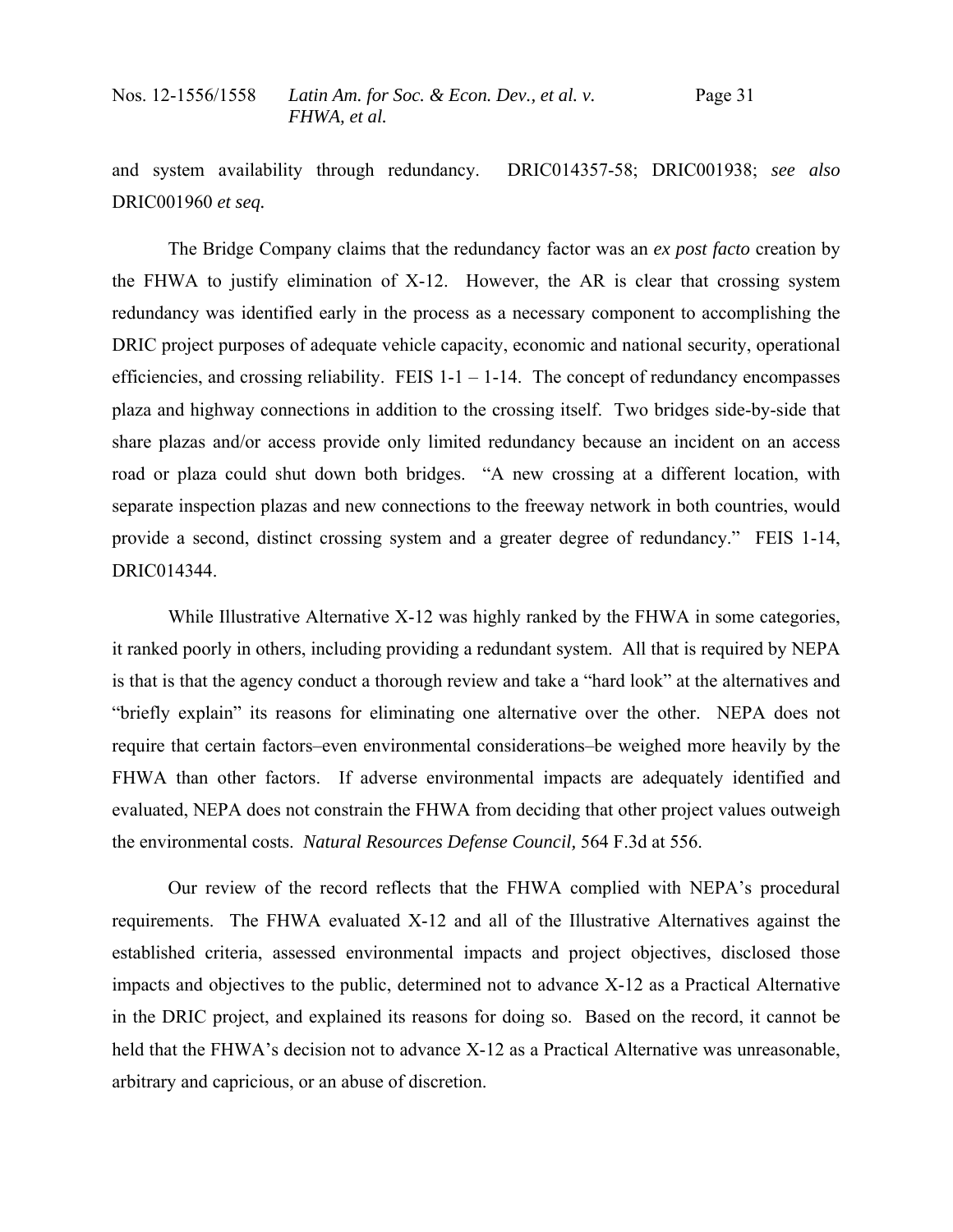### D. FHWA's consideration of "no build" alternatives did not violate NEPA

 Consideration of "no build" or "no action" alternatives, along with "build" alternatives, is required by NEPA. Appellants contend that the FHWA incorrectly identified the "no build" alternative variation and, as a consequence, violated NEPA by failing to compare the "correct" "no build" alternative to the Practical Alternatives. Certain background information is necessary to understand the issues surrounding the "no build" alternative variation.

 Appellant Bridge Company owns and operates the existing Ambassador Bridge between Detroit and Windsor, which was constructed pursuant to a 1921 federal statute. The Ambassador Bridge is a four-lane bridge–two lanes in each direction. As might be expected of a bridge that age, the Ambassador Bridge has maintenance and repair issues, sometimes resulting in lane closures.

 The Bridge Company has proposed to build a second span to the Ambassador Bridge which would consist of six lanes of traffic. Their plan is that the new six-lane bridge would connect to the Ambassador Bridge's existing plazas in Detroit and Windsor.

 In a letter dated August 3, 2005 to counsel for the Bridge Company, the United States State Department acknowledged that the replacement or expansion of the Ambassador Bridge would not require a Presidential Permit. DRIC124512-13. Although the construction of a second span would not require a Presidential Permit, such construction is not exempt from any other requirements of United States law, including approval of plans by the Department of Homeland Security. Further, any required agreements between the Bridge Company and the State of Michigan and Canada would have to be approved by the Secretary of State. *Id.*

 The "no build" alternative considered by the FHWA included the possibility of a new sixlane bridge privately built by the Bridge Company. An environmental assessment submitted by the Bridge Company to the United States Coast Guard regarding the possible new bridge states that after the new six-lane span was completed, the Ambassador Bridge would be taken out of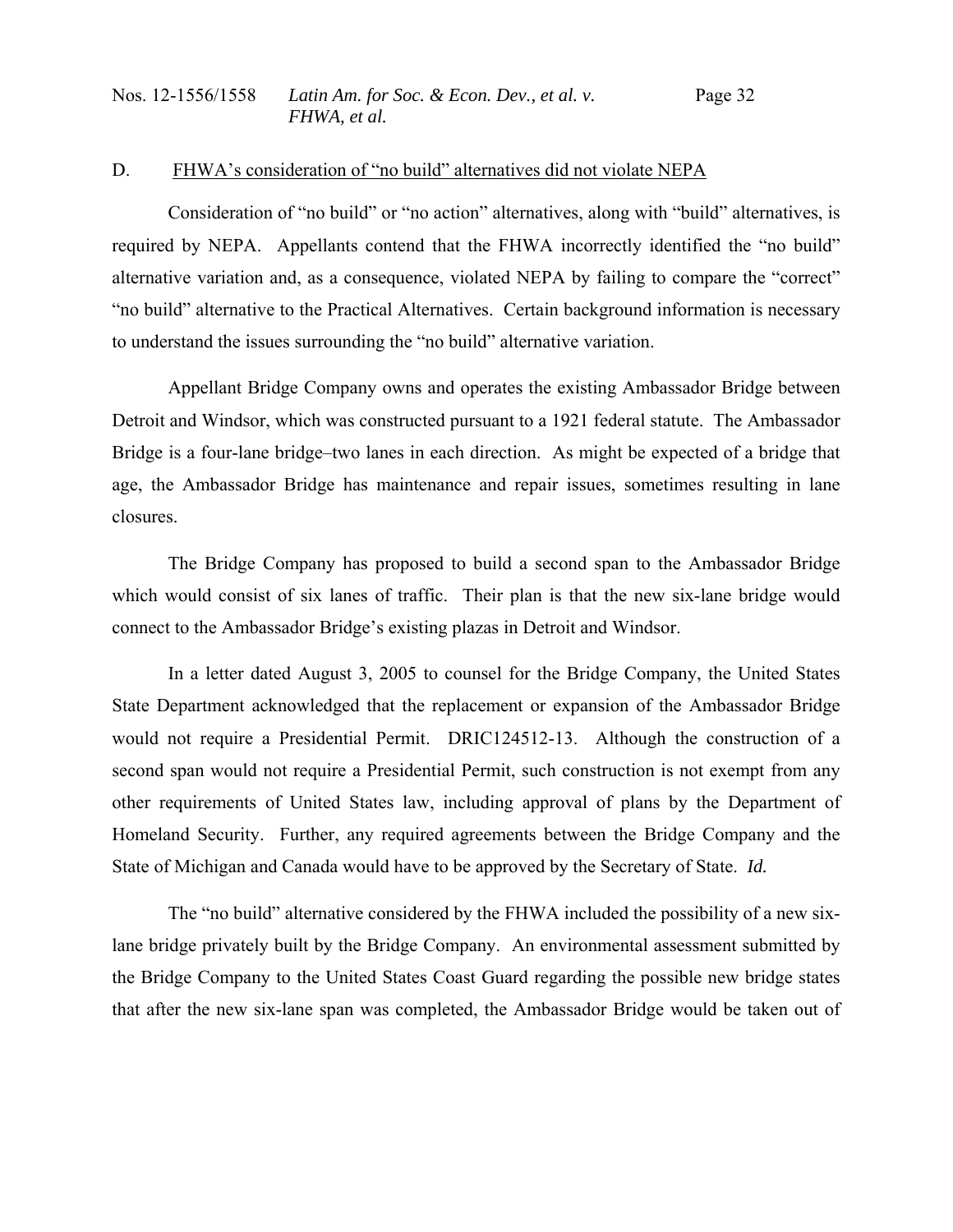service to make repairs and when necessary repairs were complete, the bridge would be reopened for pedestrian and bicycle traffic.**<sup>15</sup>** FEIS 3-218, DRIC014615.

 However, the Bridge Company contends on appeal that the FHWA's "no build" alternative considered the wrong scenario, thereby violating NEPA. The Bridge Company argues that the FHWA arbitrarily and capriciously and erroneously considered a "no build" scenario in which the existing four-lane Ambassador Bridge would be taken out of service after the new six-lane second span was completed, resulting in a net gain of only two lanes.

 According to the Bridge Company, the correct "no build" alternative that the FHWA should have considered is the proposed new six-lane second span to the Ambassador Bridge plus the existing four lanes of the Ambassador Bridge. If both the Ambassador Bridge and new sixlane bridge were open to vehicular traffic, there would be a net gain of six lanes, which the Bridge Company contends completely obviates the need for the DRIC bridge. The Bridge Company discounts its representations to the United States Coast Guard that the Ambassador Bridge would be taken out of service for vehicular traffic because the Bridge Company has also made statements that the Ambassador Bridge would be "available for use if circumstances warrant" (DRIC020110) and the "Ambassador Bridge *may* make the existing span's four lanes available when circumstances so demand" (DRIC071774) (emphasis added).

 The Bridge Company's contention that the FHWA violated NEPA by considering a sixlane "no build" alternative rather than a ten-lane "no build" alternative is wrong. First, what alternatives will be considered is a determination for the agency to make. *See Vermont Yankee*, 435 U.S. at 551. NEPA does not dictate the nature of the alternatives that must be considered by the FHWA. Second, the Bridge Company's own statements regarding the future of the Ambassador Bridge are vague, ambiguous, and inconsistent with respect to when and how many

**<sup>15</sup>**"Once the new structure is completed, the existing Ambassador Bridge will be taken out of service to effect repairs that are deemed necessary. Once any repairs are completed, the existing structure will be used to provide for bridge internal operational needs and also to provide pedestrian and bicyclist amenities . . . .

The purpose of the Ambassador Bridge Enhancement Project is to remove traffic from an aging structure without interrupting service between the United States and Canada. The *intent is to maintain the capacity of the current crossing* and to improve the efficiency of the crossing by providing dedicated lanes restricted to low risk truck travel . . . . *Unlike the purpose of the Ambassador Bridge Enhancement Project, the purpose of the DRIC Study is to investigate alternatives for additional capacity needs in the future."* DRIC130149, DRIC130168, DRIC130177 (emphasis added).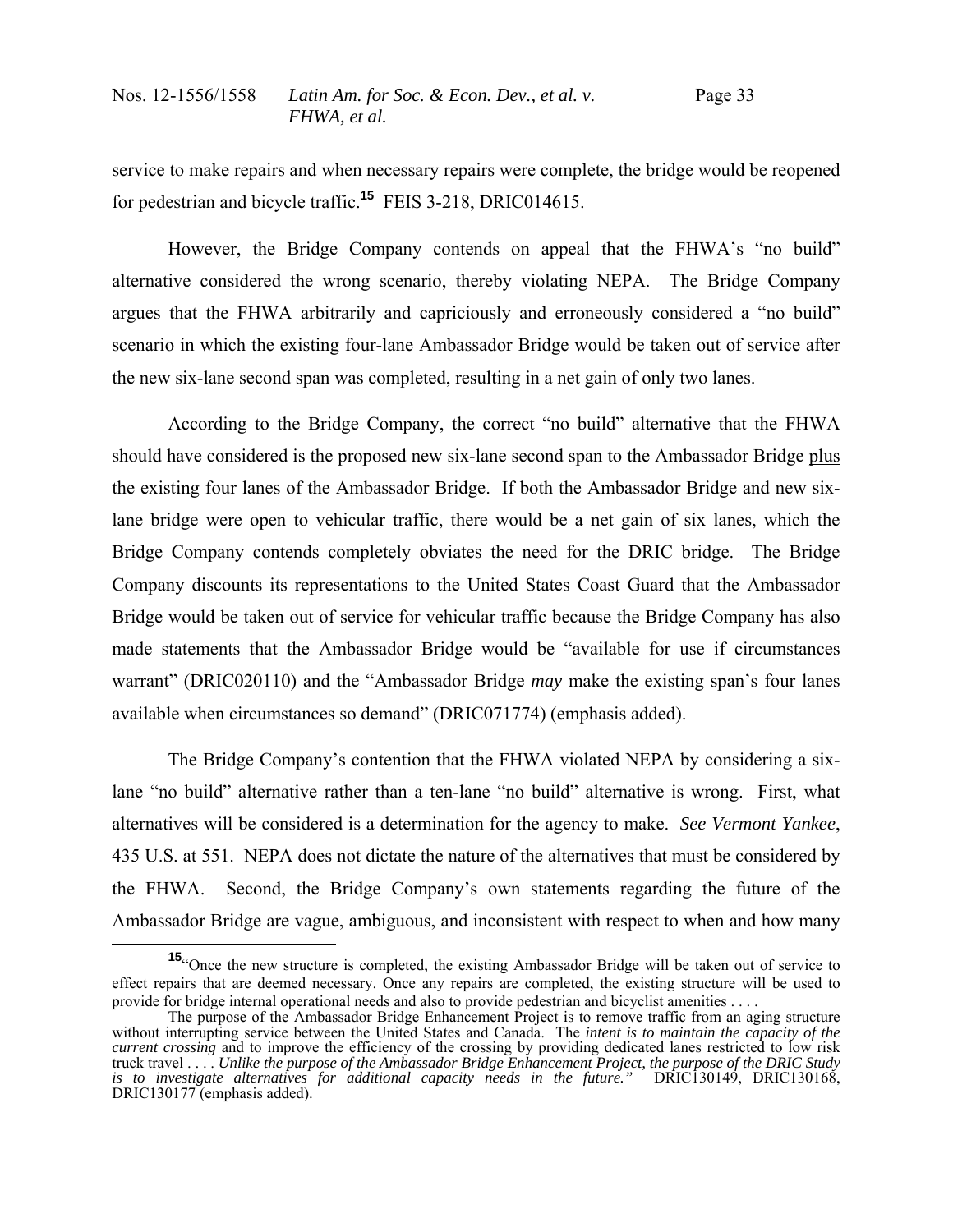lanes of traffic would actually be available if the Bridge Company constructed the new six-lane bridge. The FHWA could not reasonably be expected to rest its analysis of a "no build" alternative on assumptions and likelihoods and inconsistent statements from the Bridge Company about what it might–or might not–do with the Ambassador Bridge in the future. Even if the Bridge Company stated with certainty that the Ambassador Bridge would remain open to vehicular traffic, there is no certainty that the second span would be built at all, given the many agreements, permits, and approvals required, and numerous other factors. Based on the AR, it was not unreasonable or an abuse of discretion for the FHWA to assume that the proposed privately built six-lane second span would replace the existing four lane Ambassador Bridge when defining the specifics of a "no build" alternative.

 The "no build" alternatives were extensively evaluated by the FHWA against the "build" alternatives. First the FHWA determined that the "no build" alternatives would not provide sufficient long-term crossing capacity. Second, relative impacts of the "no build" alternatives were evaluated against the practical alternatives in the following categories: community, environmental justice, jobs and economy, land use, non-motorized transportation and bus service, air quality, noise, wetlands, archaeological resources, above-ground resources, cultural resources, parkland impacts, visual landscape, contaminated properties, soils and geological resources, permits, long-term productivity, irretrievable commitment of resources, lighting, and safety and security. FEIS, Section 3. The "no build" alternatives and practical alternatives were also evaluated and compared with respect to indirect impacts, cumulative impacts, and transboundary impacts. FEIS 3-191; 221-23, and 229.

 Based on this extensive review, the court concludes that the FHWA took the requisite "hard look" at the "no build" alternative as required by NEPA, and was not arbitrary and capricious in its decision to eliminate the "no build" alternative in favor of the Preferred Alternative to accomplish the DRIC project's purpose and needs.

## E. FHWA's use of traffic projections did not violate NEPA

 The Bridge Company claims on appeal that the FHWA violated NEPA by failing to take a "hard look" at current traffic data, which the Bridge Company argues contradicts the early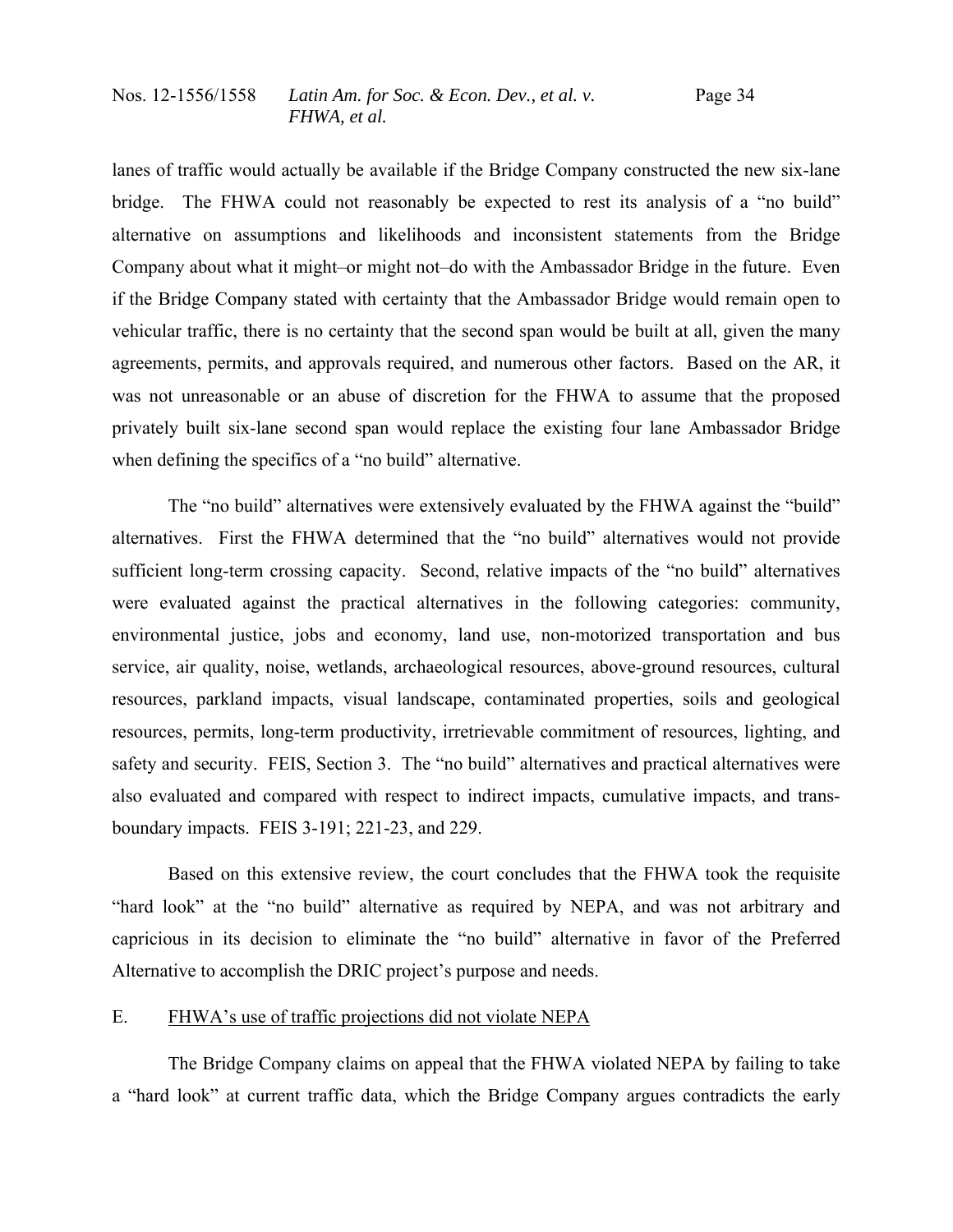traffic forecasts upon which the FHWA relied for the DRIC project. In the initial stages of the DRIC project, the traffic forecasts utilized were from a September 2005 Travel Demand Forecast Working Paper prepared by the IBI Group, which relied on actual traffic data through 2004, and regional traffic studies that projected a range of increasing traffic volume and the need for increased capacity over the next three decades. FEIS 1-9 – 1-10, DRIC014339-340; DRIC01532-33.

 Traffic forecasts generated early in a project process will inevitably age as the lengthy process of a bridge project unfolds. The FEIS was issued in 2008. By that time, updated traffic data was available for 2005 – 2007. The Bridge Company argues that the current data projected lower increases in traffic volume than initially predicted, thereby undermining the DRIC project need for increased capacity. DRIC071774-75. The Bridge Company claims that the FHWA violated NEPA by failing to use updated traffic data in its final decision making, and by failing to disclose the updated traffic data to the public in the FEIS.

 However, the record reflects that the FHWA considered both initial and updated traffic data and forecasts. *See e.g.* DRIC060992-996; DRIC082258-6; DRIC059421. Contrary to the Bridge Company's contention, the FHWA did not ignore current actual data, but extensively evaluated that information in the context of the DRIC project's purpose and needs, earlier projections, and factors affecting traffic volume. *Id.*

 Traffic forecasts from the initial stage of the project predicted a range of increased traffic volume. Traffic projections from the later forecasts continued to predict increasing traffic volume, and the projected increase in volume fell near the lower end of the original projected range. DRIC060992-995; DRIC003818. The FHWA and the Partnership specifically addressed the question of "freshening" the base year from 2004 to 2007. However, after evaluating both the original data and the new data, the FHWA concluded that the new data introduced no changes that altered the basic assumptions underlying the DRIC project, and that independent traffic forecasts supported DRIC models and the continuing validity of those models. *Id.*; DRIC129273; DRIC057025.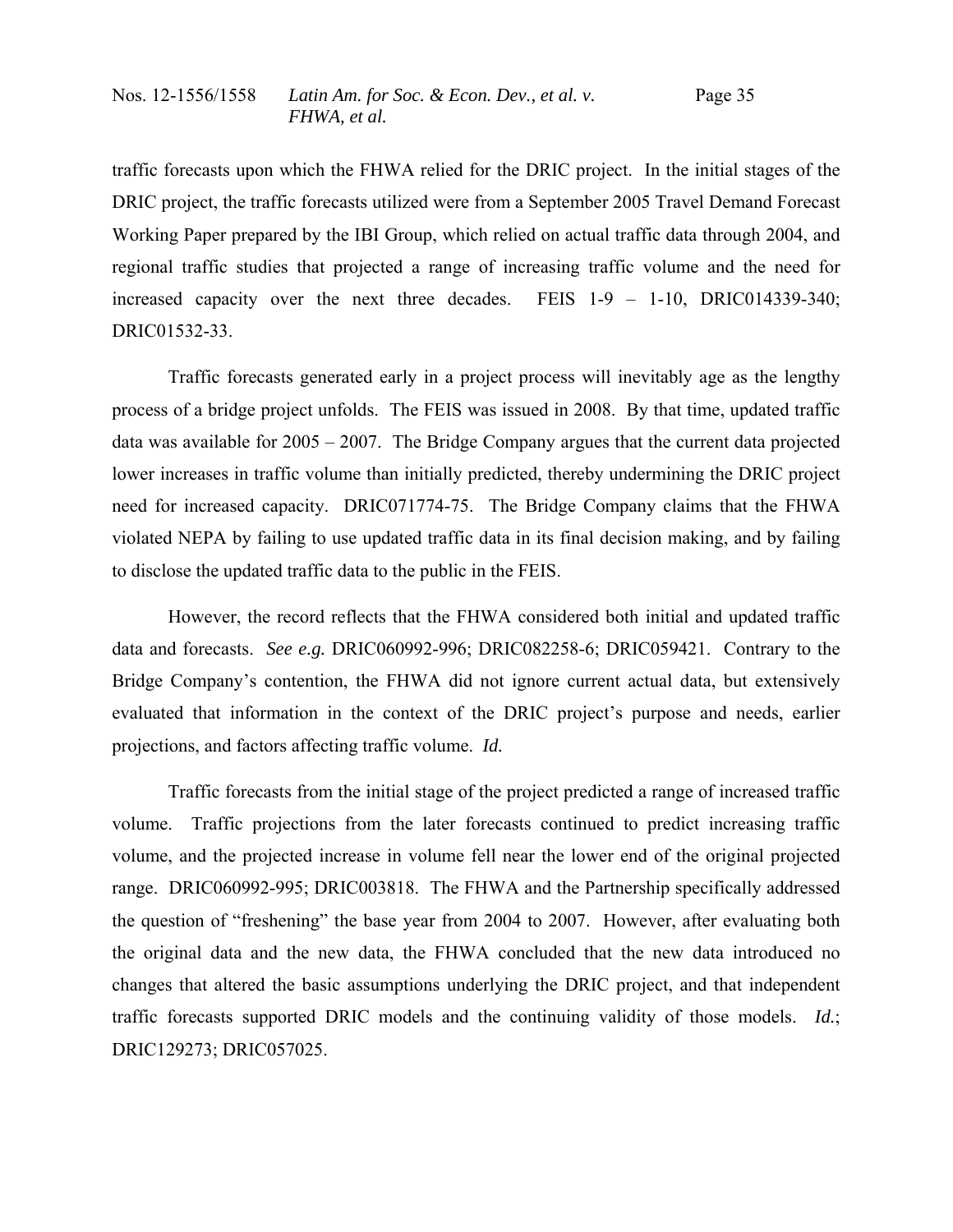The record reflects that the updated traffic data and its effect on the DRIC project was specifically considered by the FHWA. Further, traffic capacity was not the only justification for additional crossing capacity. Economic security, national security, redundancy and connectivity were also purposes and needs for the DRIC project identified by both the United States and Canada. DRIC060992-995. This extensive consideration constitutes a "hard look" at the data and overall circumstances driving the DRIC project, and it was not unreasonable for the FHWA to conclude that the new data did not support a change in the direction of the DRIC project or inclusion in the DRIC project analysis in the FEIS.

 The Bridge Company may disagree with the FHWA's conclusions regarding the effect of the updated traffic data on the DRIC project. However, appellant has not demonstrated that the FHWA's consideration of the updated forecasts and decisions regarding the new traffic data violated NEPA or was arbitrary and capricious or an abuse of discretion.

F. The District Court did not abuse its discretion in denying the Bridge Company's motion to supplement the Administrative Record.

 The Bridge Company contends on appeal that the district court improperly denied its motion to supplement the administrative record with a traffic study commissioned by Transport Canada and certain Canadian documents. Specifically, the Bridge Company claims that the administrative record is incomplete because it does not include: 1) an Investment Grade Traffic Forecast (IGTF) commissioned by Transport Canada; and 2) documentation relied on by Canada to reject alternative X-12, which the Bridge Company contends shows Canada's bias against the Bridge Company and its second span.

# 1. Investment Grade Traffic Forecast

 The AR reflects that the IGTF was commissioned by the Canadian government, not the Partnership or the FHWA, as part of Canada's internal analysis of how to fund Canada's portion of the DRIC project. The purpose of this traffic forecast was to determine if the new crossing would generate sufficient toll revenue to make it attractive to investors, and was entirely different from the traffic and travel demand models used by the Partnership to evaluate project purposes and needs. DRIC005068-69; DRIC003818.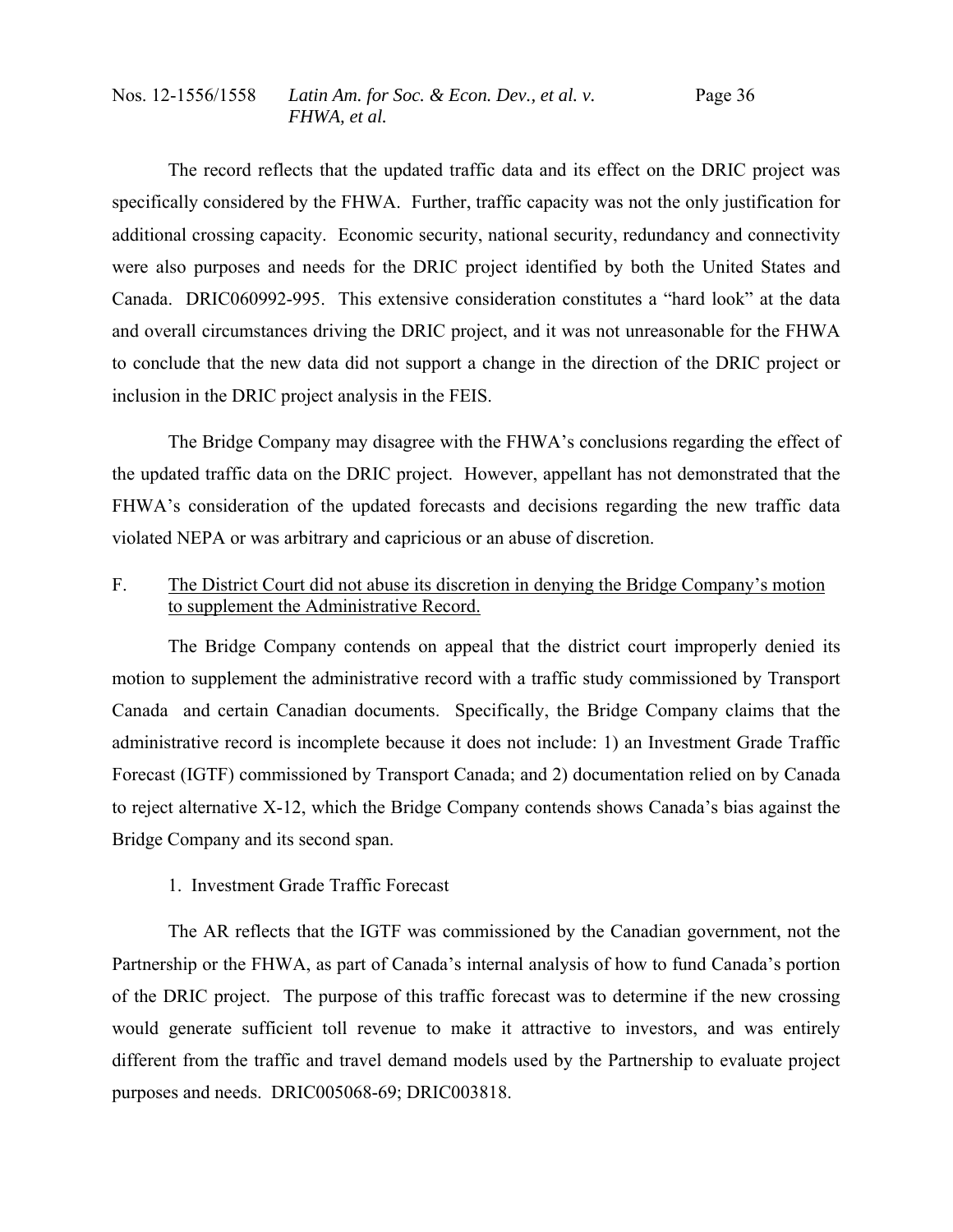The IGTF was discussed at a meeting on October 23, 2008 between the FHWA and the MDOT to review the preliminary FEIS. The relevant portion of the meeting notes reflects the following: "The Investment Grade Traffic Forecast (IGTF) was discussed. It is an effort of the Canadian government to determine how to finance the project. It is proprietary. Mr. Steele will not use the IGTF as a part of his basis to sign the Record of Decision." DRIC005037. Not only was the IGTF not used by the FHWA as a basis for the ROD, but it was not provided to DRIC project consultants and not used to develop traffic forecasts for the DRIC project or otherwise integrated into the FEIS. DRIC124546.

 The Bridge Company contends on appeal that it was arbitrary and capricious for the FHWA not to consider the IGTF, and that even if the FHWA completely ignored the IGTF, it should nevertheless be included in the AR and the district court abused its discretion in refusing to supplement the AR with the IGTF. The court disagrees.

 The IGTF was not a study commissioned by the FHWA or Partnership for the DRIC project, but a proprietary document commissioned by the Canadian government for the purpose of determining how Canada would meet its financial responsibilities for the DRIC project, not whether or how the DRIC project should proceed. Further, the IGTF was not the only source of updated traffic data; updated traffic data was available from other studies and that data was thoroughly considered by the FHWA as discussed, *supra*. The FHWA's decision not to include the IGTF in the AR was not arbitrary or capricious or an abuse of discretion.

 Further, the Bridge Company has not met its burden of establishing any of the reasons which would support supplementation of the AR with the IGTF, or established that the AR without the IGTF is "inadequate for an assessment of their claims." *Slater*, 120 F.3d at 639. For all these reasons, the court concludes that Judge Cohn did not abuse his discretion in denying plaintiffs' motion to supplement the AR with the IGTF.

## 2. Canadian Documents

 The Bridge Company further contends on appeal that the district court abused its discretion when it refused to supplement the AR with documents that the Bridge Company claims would shed light on the motive behind Canada's stated reasons for not advancing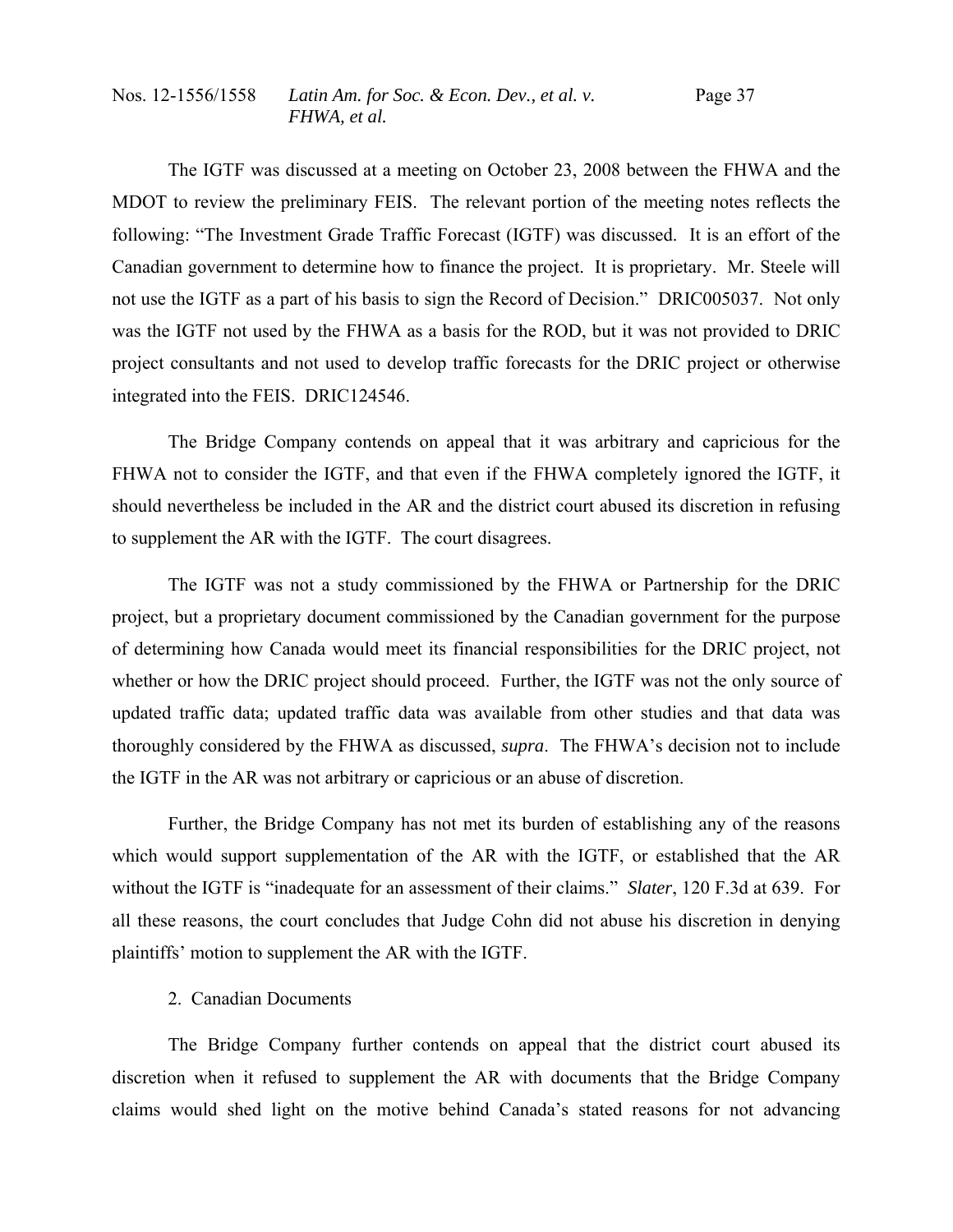Illustrative Alternative X-12 as a Preferred Alternative. The Bridge Company also argues that by failing to consider Canada's motives regarding X-12, the FHWA did not take a "hard look" at X-12 as required by NEPA. We disagree on both points.

 First, to the extent that the Canadian documents at issue post-date the FHWA's ROD, the FHWA could not have considered them during the DRIC process. Reviewing courts do not normally consider materials outside of the record in an administrative appeal. *See Overton Park*, 401 U.S. at 416. Second, the Bridge Company failed to establish any exceptional circumstances that would warrant consideration of extra-record documents, or demonstrate that without these documents the AR is inadequate to assess appellants' claims.

 Canada's motives aside, the AR reflects that FHWA verified the objective impacts of X-12 on Canada's shores. On the United States side, the FHWA identified multiple areas in which X-12 received low scores on the criteria developed by the Partnership for assessing Illustrative Alternatives and did not satisfy certain of the DRIC project's purposes and needs.

 For all of these reasons, the court concludes that the district court did not abuse its discretion in refusing to supplement the record with Canadian documents that the Bridge Company claims reveals Canada's "motives" regarding crossing X-12.

# G. The FHWA did not violate principles of Environmental Justice

 Appellant Community Group Defendants claim that the FHWA violated environmental justice principles by failing to give a "hard look" at alternative bridge crossings that would not have a negative impact on the minority and low-income neighborhood of Delray. According to the Community Group Defendants, Illustrative Alternatives X-1 through X-9 (the "Downriver" sites) are predominantly affluent white neighborhoods west of Detroit and were improperly eliminated due to political pressures.**<sup>16</sup>**

**<sup>16</sup>**The Community Group Appellants also contend that the FHWA failed to give Illustrative Alternative X-12 a "hard look" before that alternative was eliminated as a Preferred Alternative. For the reasons discussed, *supra*, the court concludes that the FHWA gave Illustrative Alternative X-12 a "hard look" as required by NEPA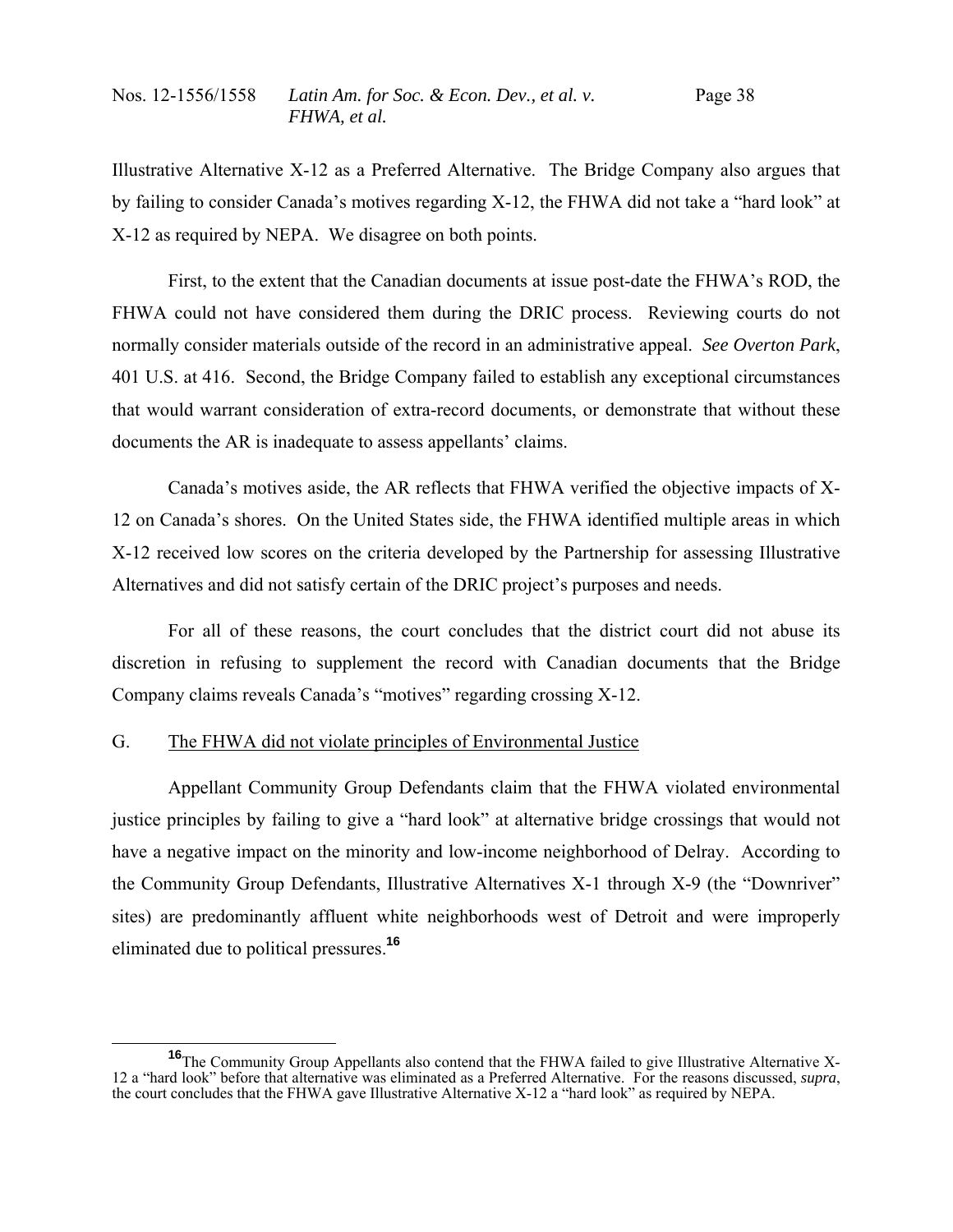Assuming for the purpose of this analysis only that the Community Group Defendants have a right to bring an environmental justice challenge under NEPA, the court concludes that the FHWA satisfied its environmental justice obligations. The claim of the Community Groups that the FHWA predetermined the DRIC location in Delray and failed to take a 'hard look" at community impacts and other alternatives is not supported by the AR.

 Community impacts on minority populations were part of DRIC project considerations even at the scoping phase. DRIC001205. All Illustrative Alternatives, including the Downriver sites, were evaluated in accordance with seven criteria established by the Partnership, which included community impact. Evaluation of Illustrative Alternatives took place from March to May 2005. The result of these evaluations was available in September 2005, preceding any announcement that Downriver sites would not be advanced as Practical Alternatives. DRIC005443; DRIC016482

 The Downriver sites, crossings X-8 and X-9, and the Belle Isle crossings were not considered practical alternatives for a variety of reasons, including the presence of old mining sites, poor performance in regional mobility rankings, and significant community impacts on both sides of the river. DRIC08120; DRIC008147-50. The Downriver alternatives scored in the bottom half of Illustrative Alternative evaluation factors for community impact, consistency with local planning, protecting natural resources, improving regional mobility, and constructability. DRIC008122-23.**<sup>17</sup>** Further, other crossing alternatives considered by the FHWA had higher concentrations of low income and minority populations than Delray. DRIC 003364; DRIC127610. The impacts of crossing X-10 were compared to the "no build" alternative, as were all alternatives. FEIS ES 28-29.

 Further, the FHWA conducted a study and prepared an extensive community inventory report to fully understand and minimize community impacts in the Delray area, which were disclosed throughout the NEPA study process. DRIC006838; FEIS 3-34 – 3-37. Mitigation and minimization of community impacts were identified and documented. FEIS 37-38;

**<sup>17</sup>**Evaluations of the Downriver sites ranked in the bottom half among the alternatives in weighted scores of both citizens and the FHWA. DRIC008127.